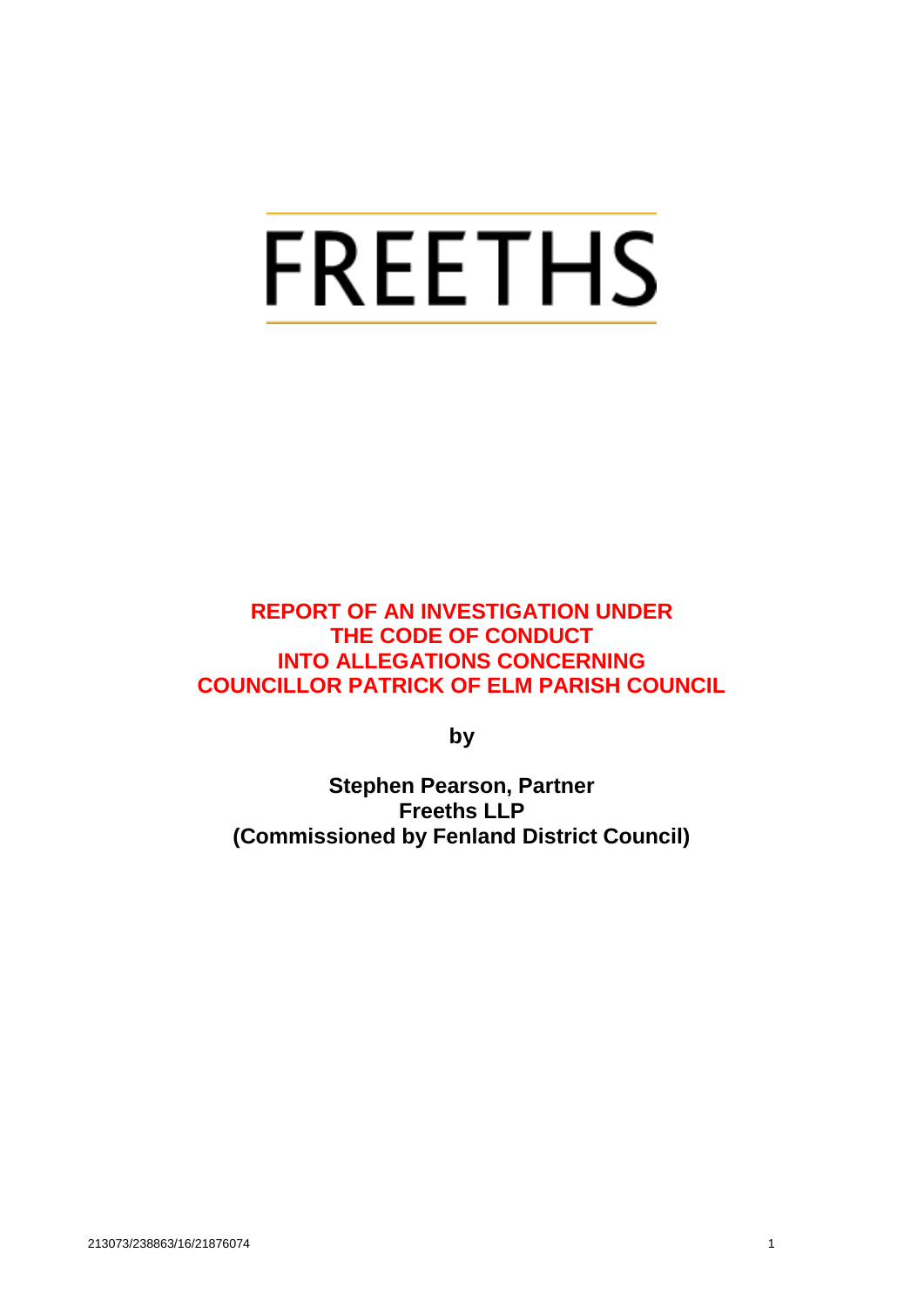# **CONTENTS**

- 1. EXECUTIVE SUMMARY
- 2. COUNCILLOR PATRICK'S OFFICIAL DETAILS
- 3. THE RELEVANT LEGISLATION AND PROTOCOLS
- 4. CHRONOLOGY
- 5. DISPUTED FACTS
- 6. THE EVIDENCE GATHERED
- 7. SUMMARY OF MATERIAL CONCLUSIONS
- 8. SCOPE OF INVESTIGATION
- 9. REASONING AS TO WHETHER THERE HAVE BEEN FAILURES TO COMPLY WITH THE CODE OF CONDUCT AND FINDINGS
- 10. WITNESS STATEMENTS, CODE OF CONDUCT AND ENCLOSURES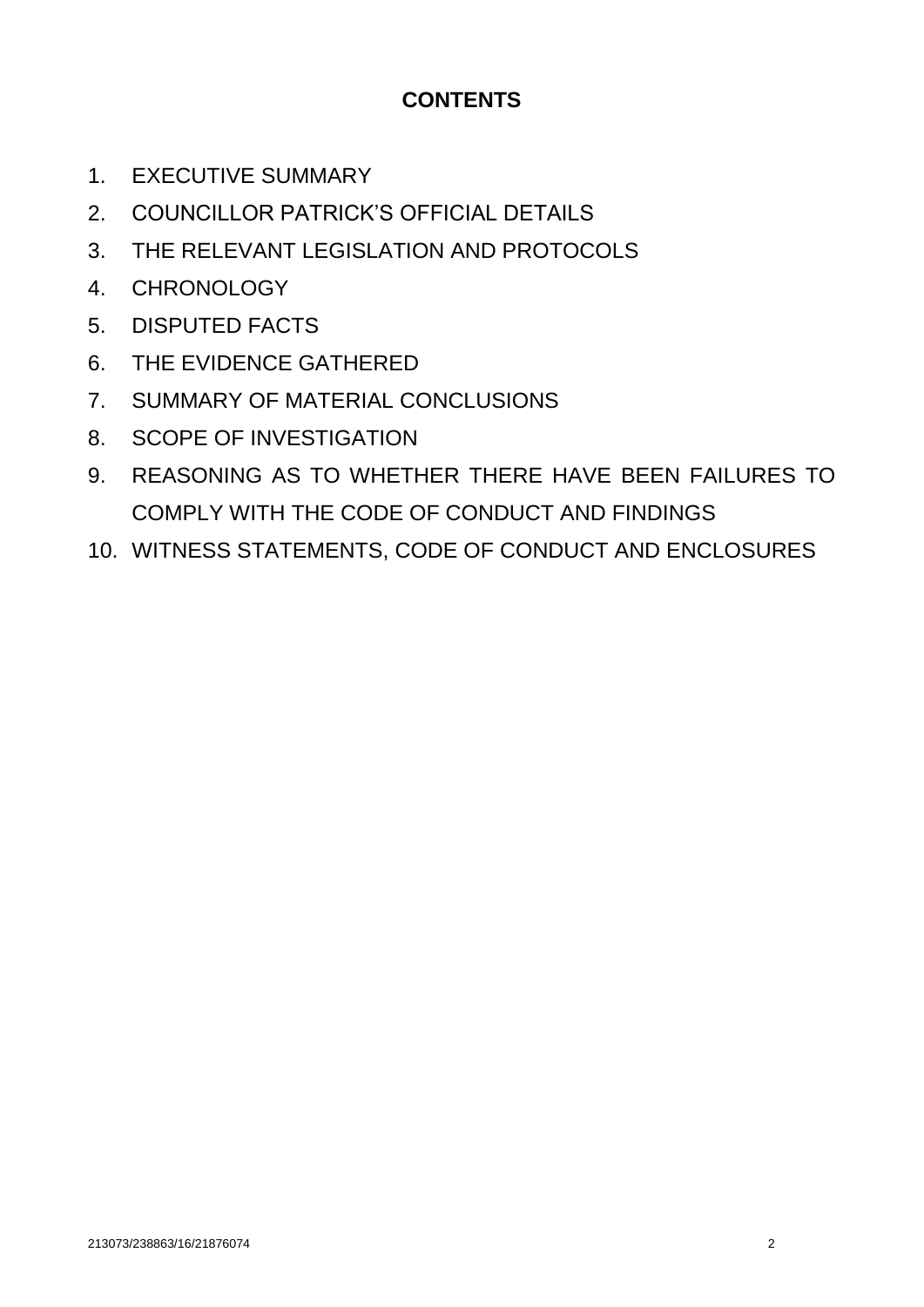# 1. **Executive Summary**

Fenland District Council ("FDC") received a complaint from Mr David Gutteridge on 8 June 2015 concerning the conduct of Cllr Patrick.

These complaints were considered by the Conduct Committee of FDC on 16 July 2015 who determined that the allegations should be referred further for investigation. The complaint was referred to me with a request to investigate initially on 23 July 2015.

I, Stephen Pearson have obtained both oral evidence and copies of documents from Cllr Patrick and Mr Gutteridge.

The basis of the complaint is that Cllr Patrick failed to comply with the relevant provisions of the current FDC Code of Conduct, which, I am advised, is also the relevant adopted code for the Elm Parish Council. The wording of the key relevant provisions include:

- Paragraph 2(1) "*You must comply with this Code whenever you act, claim to act or give the impression you are acting in your official capacity as a member of the Authority*"
- Paragraph 3(1) *"You must treat others with respect".*
- Paragraph 3(2)(a) "*You must not do anything which may cause the Authority to breach UK Equalities Legislation*".
- Paragraph 3(2)(b) *"(You must not) bully any person".*
- Paragraph 5 *(You must not) "conduct yourself in a manner which could reasonably be regarded as bringing your office or Authority into disrepute.*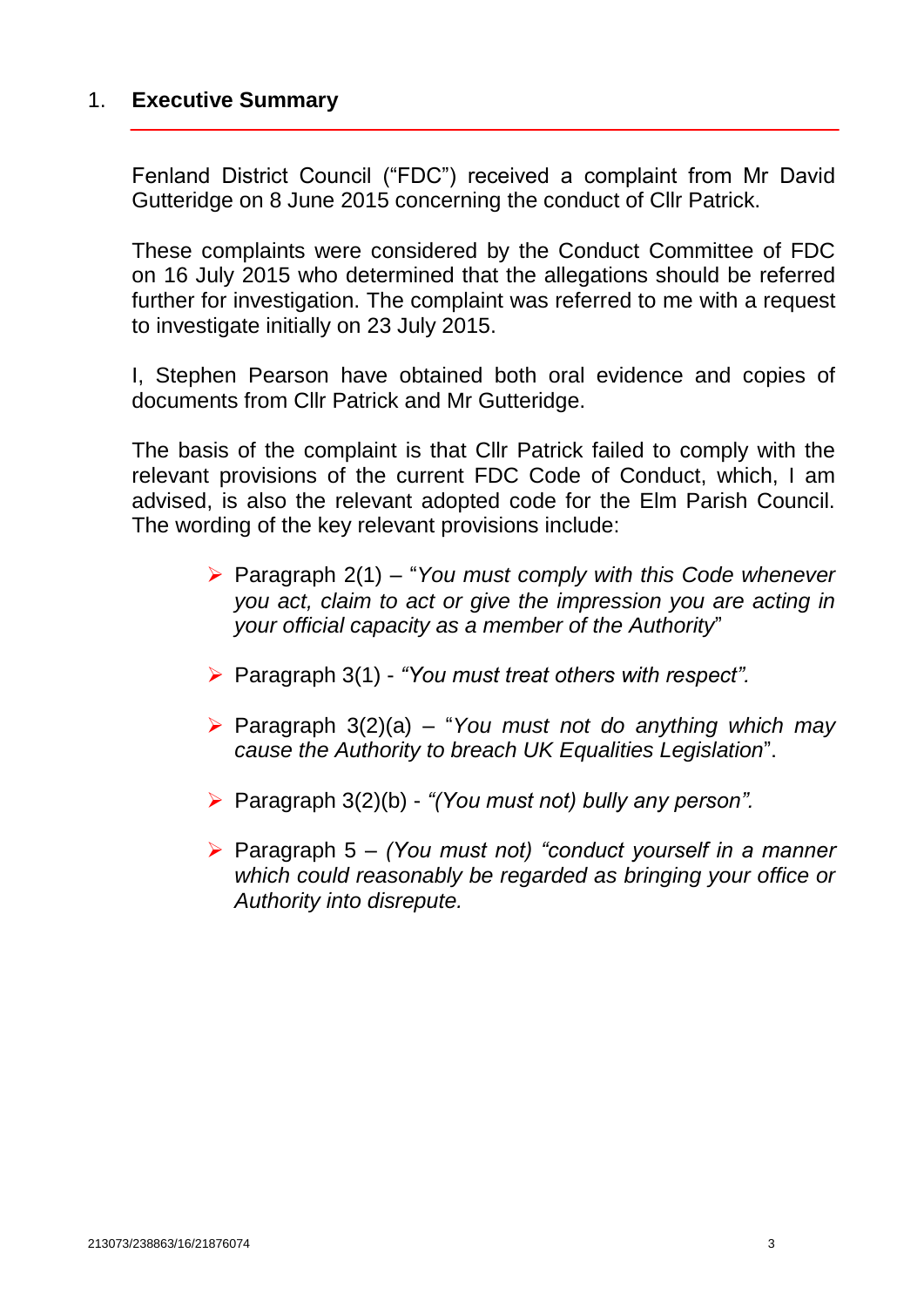# 2. **Cllr Patrick's details**

Cllr Patrick is a co-opted member of Elm Parish Council. He was previously a member of Fenland District Council.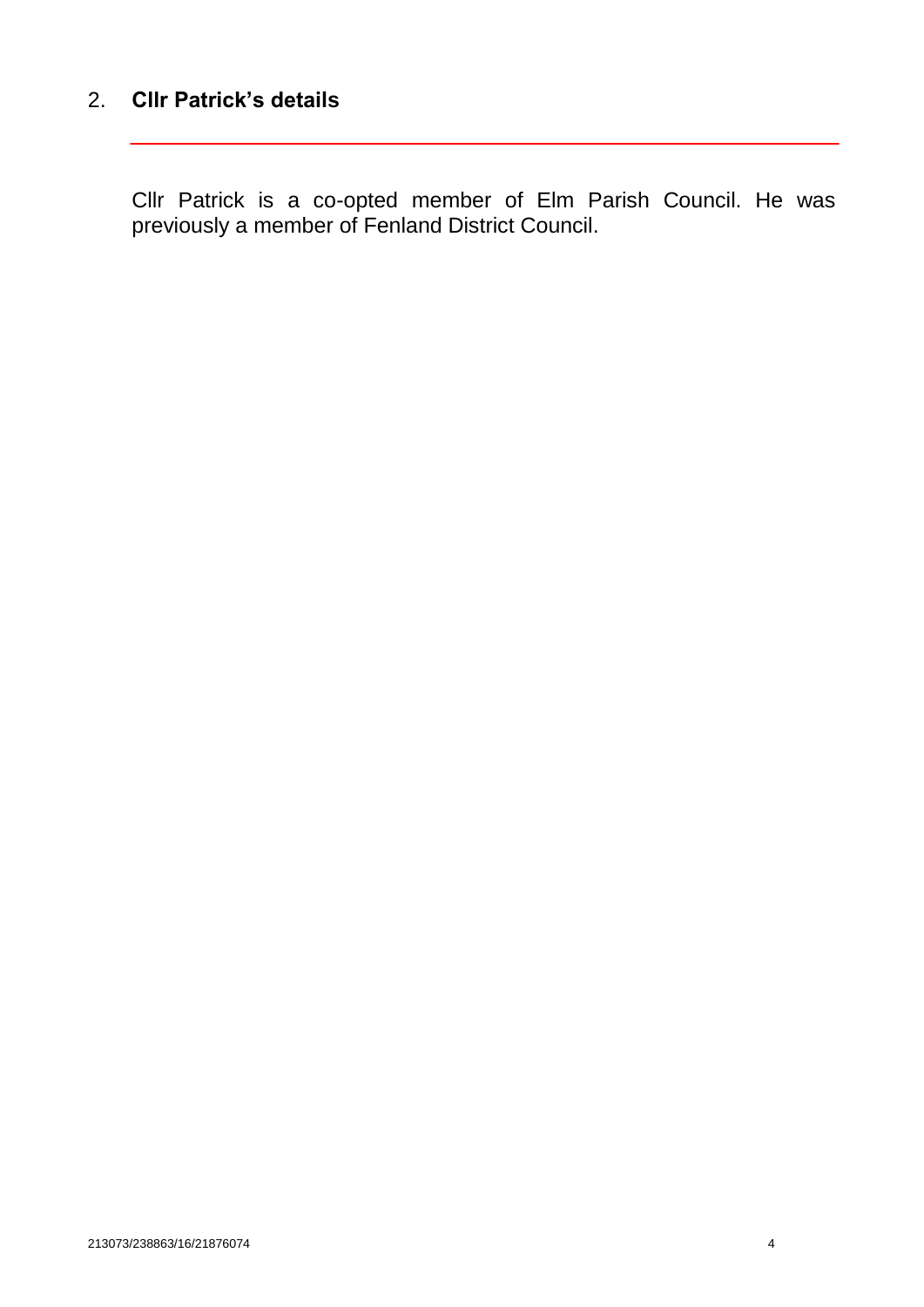## 3. **The Relevant Legislation and Protocols (in force at the time the incidents complained of)**

I understand that the Parish is subject to the Fenland District Council Code of Conduct, which provides:

- Paragraph 2(1) "*You must comply with this Code whenever you act, claim to act or give the impression you are acting in your official capacity as a member of the Authority*"
- Paragraph 3(1) "*You must treat others with respect*".
- Paragraph 3(2)(a) "*You must not do anything which may cause the Authority to breach UK Equalities Legislation*".
- Paragraph 3(2)(b) "*You must not bully any person*".
- Paragraph 5 *"You must not conduct yourself in a manner which could reasonably be regarded as bringing your office or Authority into disrepute.*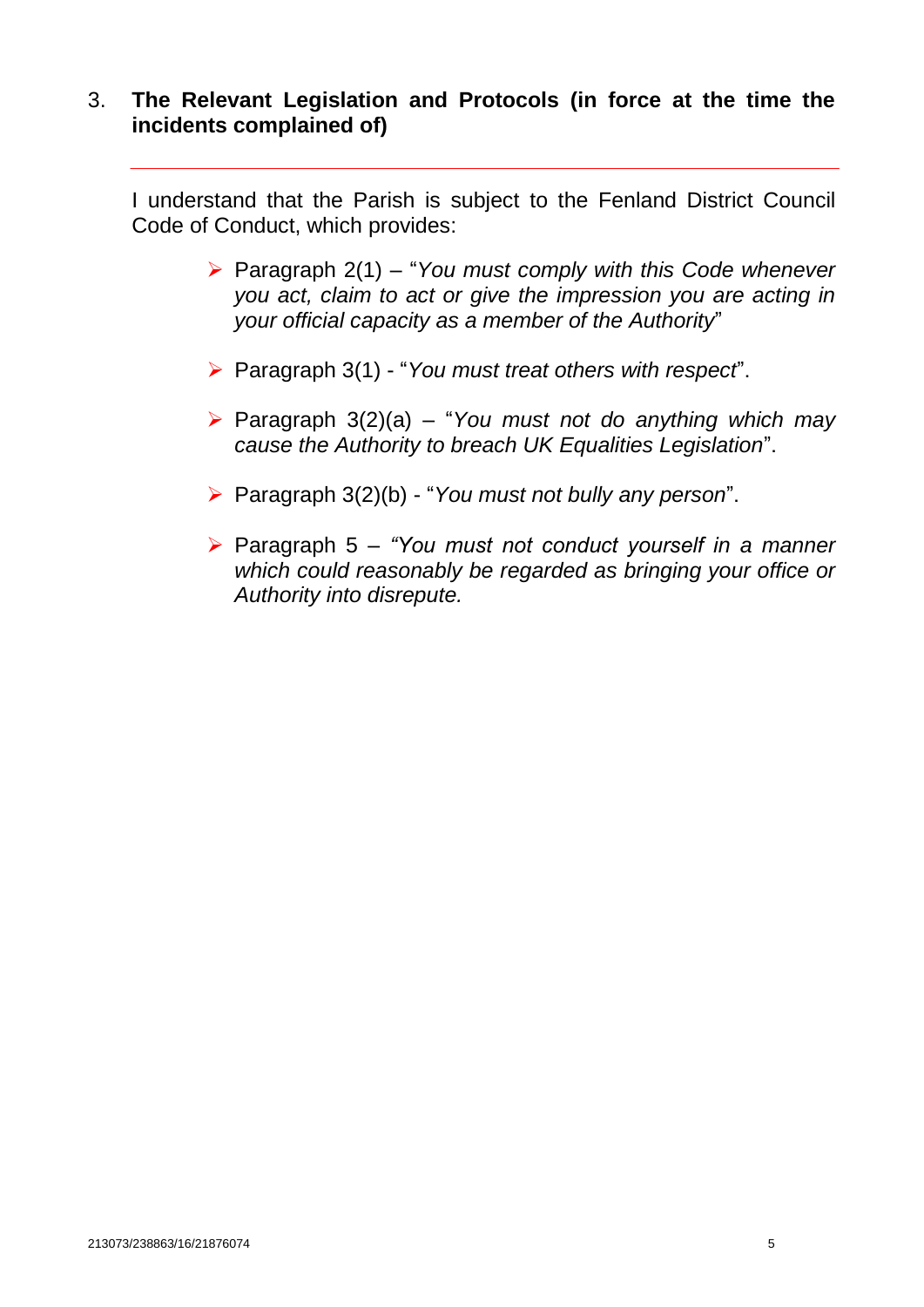# **4. Chronology**

- $\triangleright$  7 May 2015 Election Cllr Patrick is unsuccessful in being elected as a member of FDC as a UKIP Candidate.
- $\triangleright$  19 May 2015 Cllr Patrick co-opted to Elm Parish Council.
- $\triangleright$  7 June 2015 Mr Gutteridge makes comment to Cllr Patrick via Facebook Messenger.
- $\triangleright$  8 June 2015 Cllr Patrick responds.
- $\geq$  8 June 2015 complaint to FDC.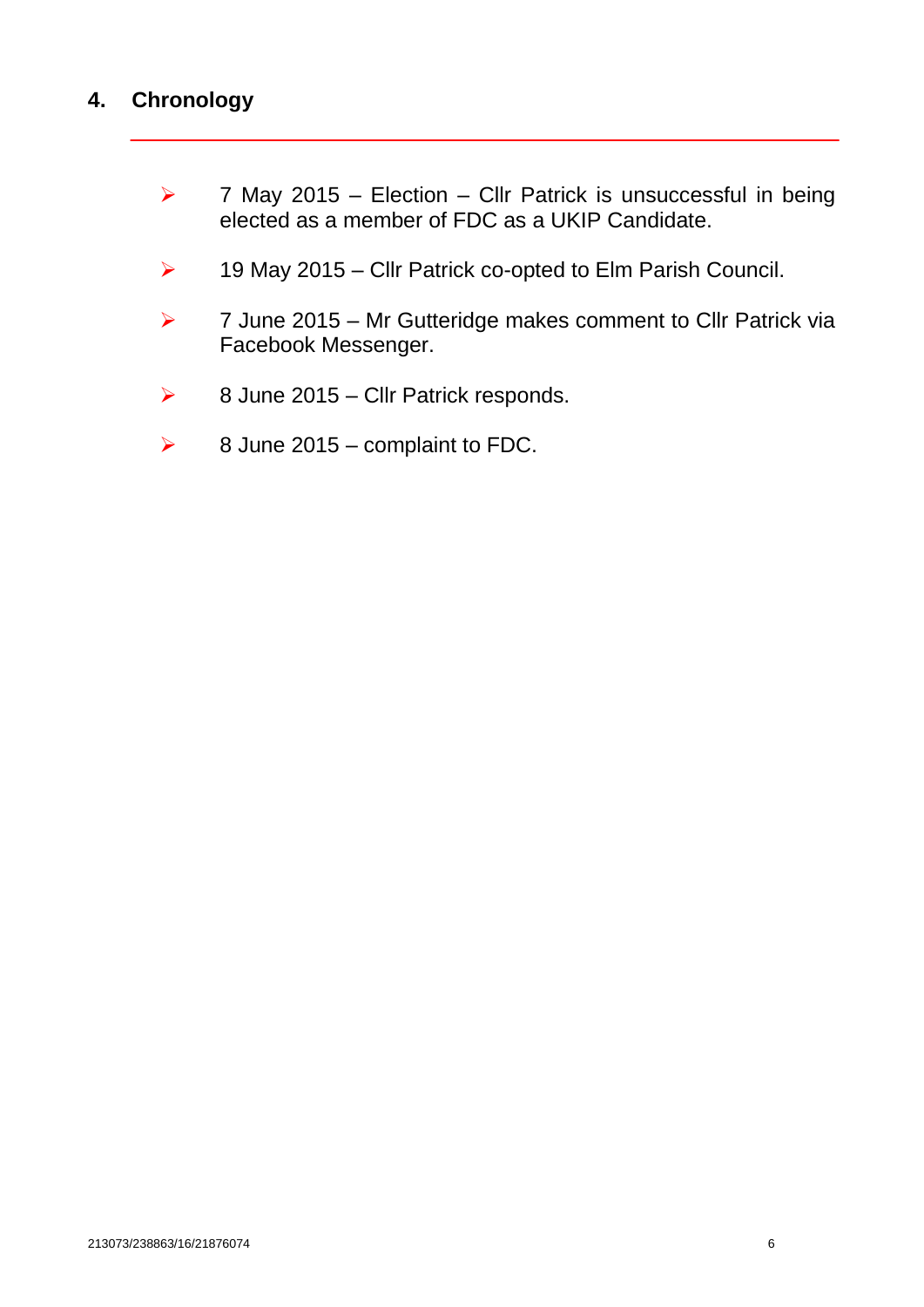# **5. Disputed Facts**

- 5.1. There appears to be some confusion around the issue over whether Cllr Patrick was aware that Mr Gutteridge was a person with a disability from his knowledge of him either personally or from on-line sources.
- 5.2. There may be an issue of dispute in terms of whether Cllr Patrick was acting in his official capacity as a member of the Authority (see paragraph 2.1 of the Code of Conduct).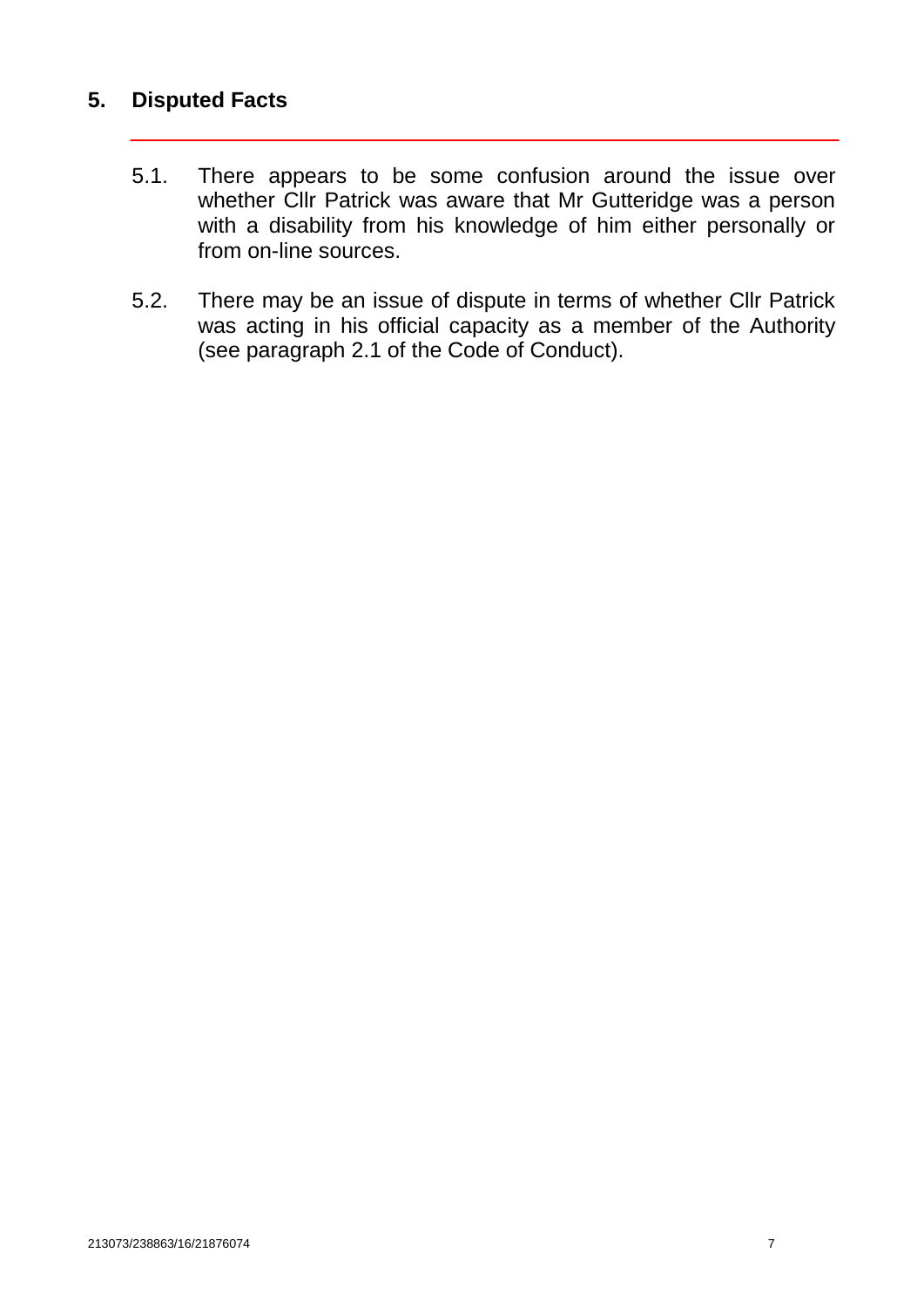# **6. The Evidence Gathered**

I have taken statements following personal interview from Cllr Patrick and Mr Gutteridge.

I have also received certain information in terms of documents both from FDC and from the individuals involved. Cllr Patrick has passed me some materials sent to him by John Elworthy, Editor of the Cambridgeshire Times with his opinions on whether Cllr Patrick should have been aware of Mr Gutteridge's condition. This has limited relevance but is incorporated for completeness.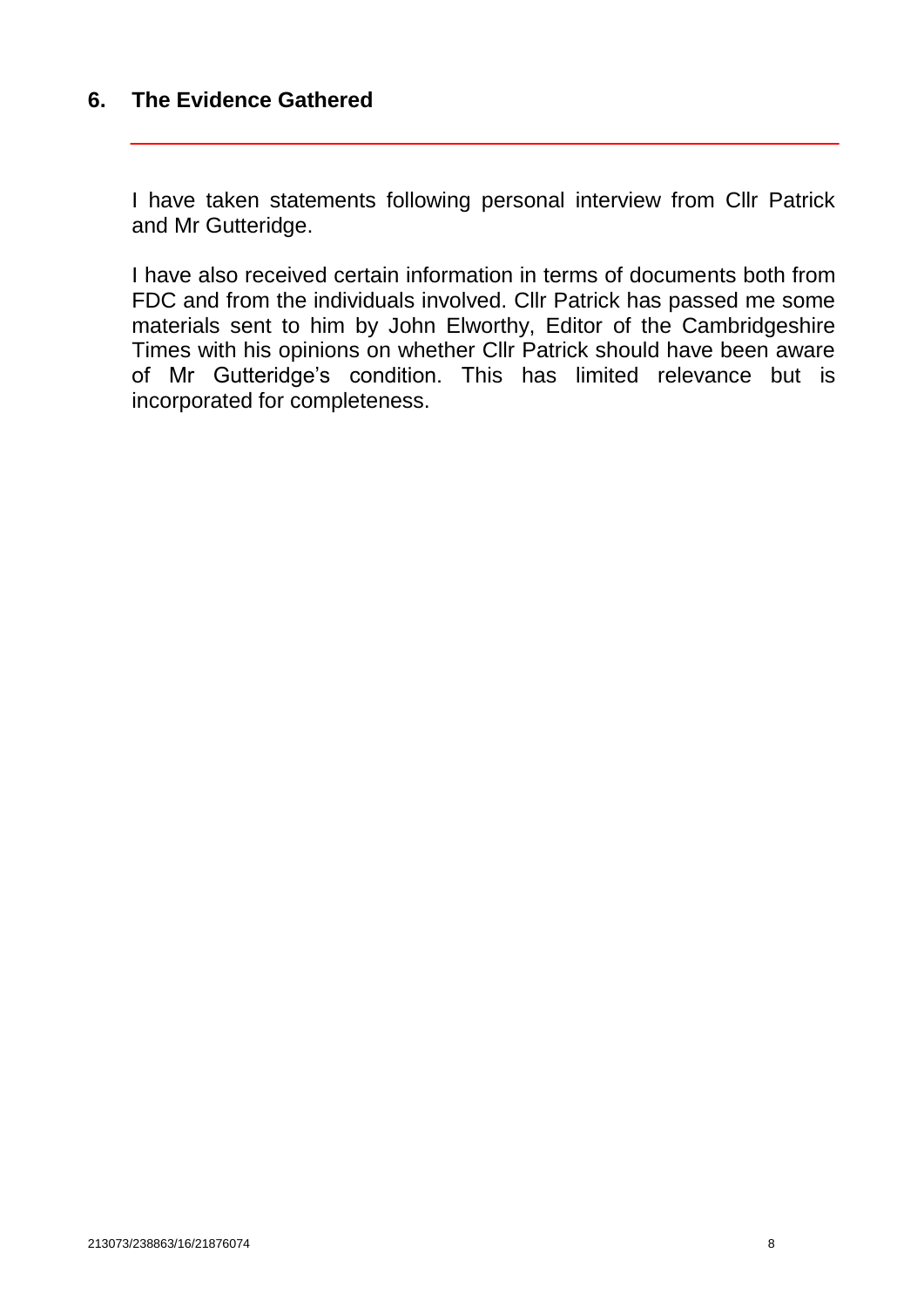# **7. Summary of Material Conclusions**

- 7.1. It needs to be stated at the outset that at the time the events occurred, Cllr Patrick despite previously having been a District Cllr was only a Parish Cllr for Elm, a village some 3 miles from Wisbech itself.
- 7.2. In addition to the above, I need to take into account the fact that the world of social media and the immediacy of it leads to people making comments that they might not do in more traditional forms of correspondence or in conversation.
- 7.3. It is clear that Mr Gutteridge is particularly upset by the comments made because he felt that they were an attack on him personally and that the reference made to "*people like you*" was taken to be a reference to persons with autism or conditions within the autistic spectrum. It is, however, by no means clear whether Cllr Patrick was aware of Mr Gutteridge's condition.
- 7.4. I find it quite clear from Mr Gutteridge's "*profile page*" that he has an interest in raising awareness of issues related to autism and associated conditions.
- 7.5. Cllr Patrick felt provoked by Mr Gutteridge's comments. He has personal sensitivities of his own, which are understandable.
- 7.6. What is helpful in this case is that the exact content of the words stated are reproduced by a screen print showing the Facebook message entries. By any normal standard, Cllr Patrick's comments are rude and offensive.
- 7.7. Cllr Patrick has provided certain information from Mr John Elworthy, Editor of the Cambridgeshire Times who it appears has an interest in this dispute. Mr Gutteridge would seem to argue that Mr Elworthy's involvement is not relevant and although the paper provided by Mr Elworthy is included at section 9 of this report, I do not think it has a particularly strong influence one way or the other.
- 7.8. Mr Gutteridge has stated that he would not be satisfied (if the allegations were to be proven) with an apology by Cllr Patrick for his behaviour.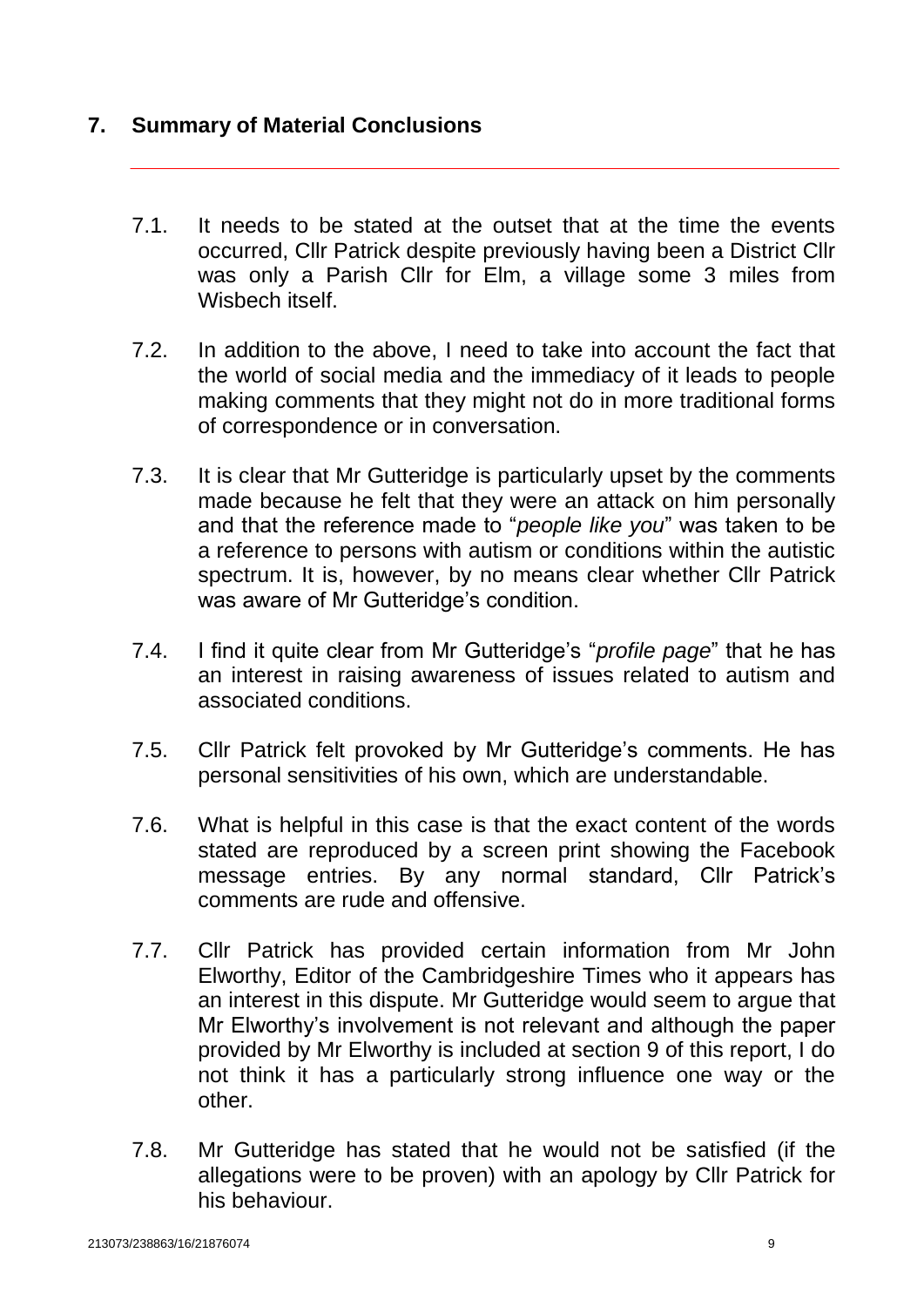# 8. **Scope of Investigation**

As well as expressing a view on whether Cllr Patrick has breached specific provisions of the Code, I have been asked to deal with 4 specific points raised by the decision of the Conduct Committee on 16 July 2015 and set out my answers below. My deliberations more generally are set out in further detail within this report:

## *In what capacity had Cllr Patrick made the comments?*

Cllr Patrick made the comments as a politician and councillor. Notwithstanding the fact that he was no longer a member of Fenland District Council at the time of the exchange took place, he was still a Councillor, albeit on Elm Parish Council.

*Did he call himself Councillor or refer to Council matters?*

He did not call himself a Councillor within the correspondence concerned and his Facebook user profile does not refer to him as such but reference was made within the exchange to Council matters and the election process.

 *There was a need to go back on the Facebook thread to see the preceding comments to give a context as to what role he was acting in as this would determine if he was breaching the Code of Conduct*

There were no specific preceding comments within this thread of correspondence other than the comments made by Mr Gutteridge including "*you are really a nobody, good Garry beat you, they deserved better than you*".

 *What evidence was there that the complainant on a regular basis made it clear on social media as to what his medical condition was and can we presume that Cllr Patrick knew this?*

As detailed below, there is evidence on Mr Gutteridge's Facebook profile, such as links to opinion pieces on autism and use of the "*autism awareness*" logo that would allow, with a modicum of inspection, a person to understand that there were relevant issues connected to autism which might create the impression that Mr Gutteridge had more than a passing interest in the subject. Mr Gutteridge also states that Cllr Patrick would have known of Mr Gutteridge's condition by virtue of his involvement of local affairs,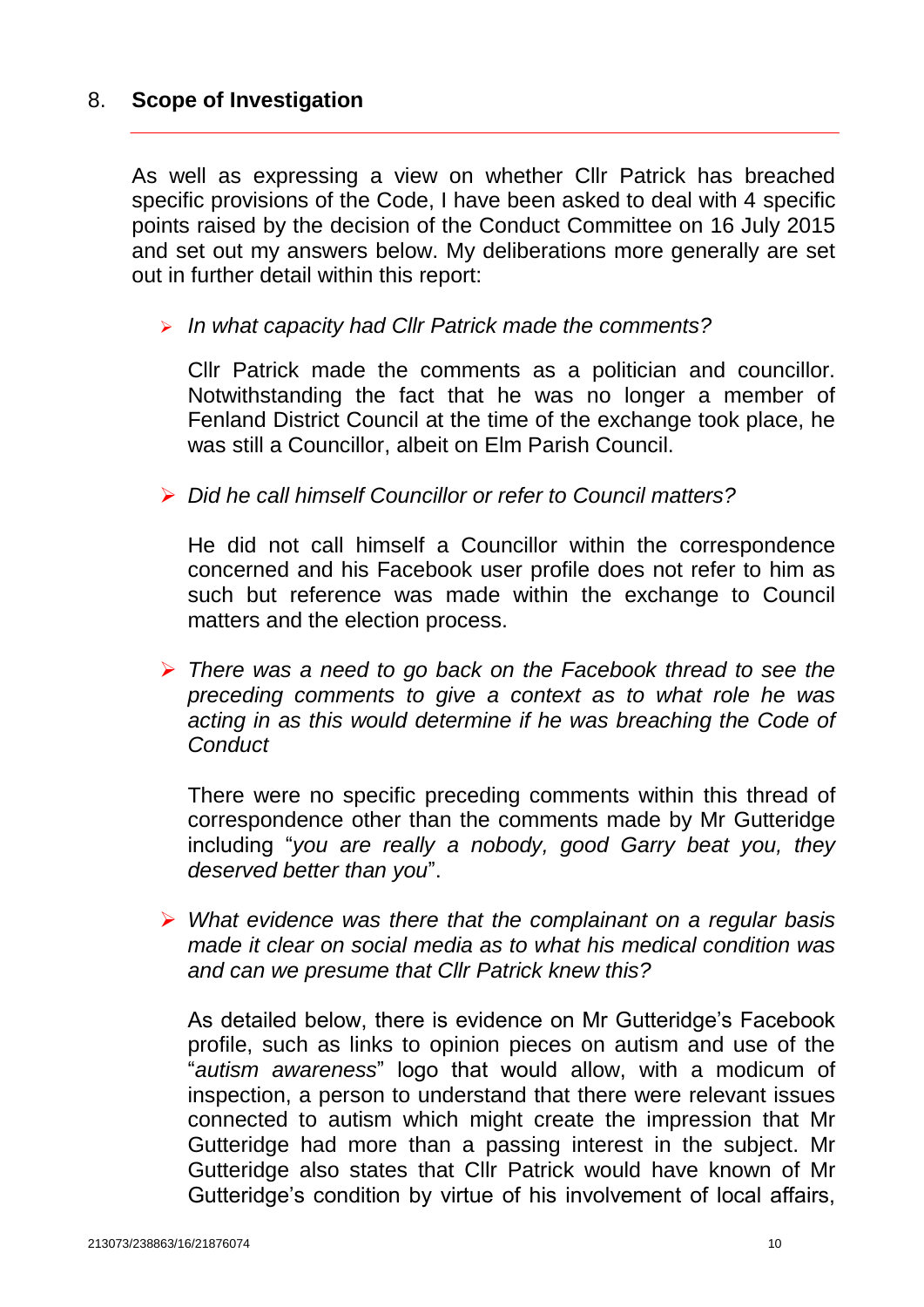but this is not proven. It is also stated that the fact should be apparent on social media where Mr Gutteridge and Cllr Patrick shared threads. I have not been given access to these additional exchanges, Cllr Patrick indicated they had been deleted.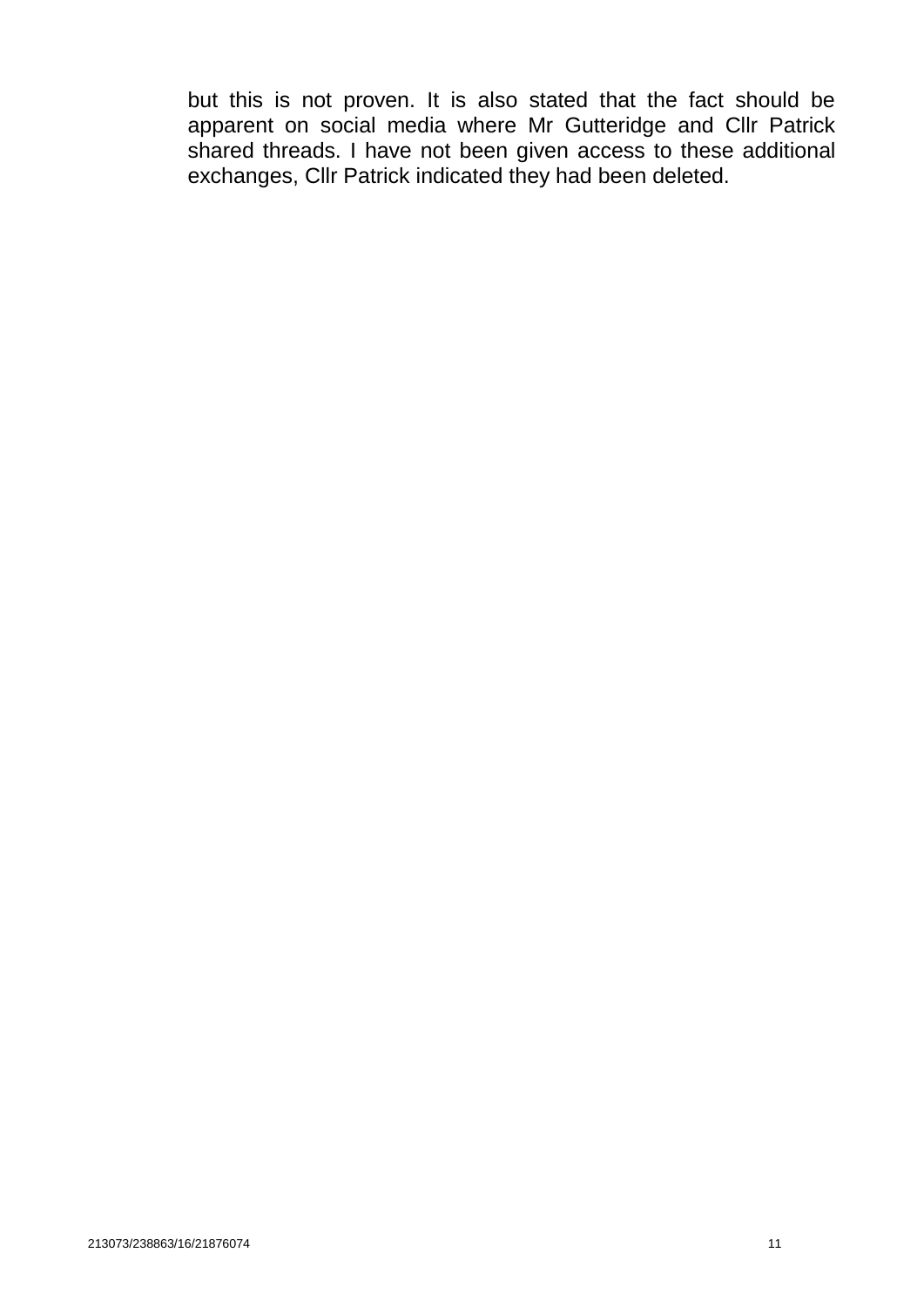# **9. Reasoning as to whether there have been failures to comply with the Code of Conduct and Findings**

# **Preliminary**

9.1. According to paragraph 2.1 the general obligations of the Code only apply when a person acts, claims to act or gives the impression that a Councillor is acting in his official capacity as a member of the Authority or is acting as a representative of the Authority. The intent of this is to avoid the Code applying in a situation in something which can be fairly regarded as entirely part of an individual's personal life.

In my opinion, the incident concerned related to Cllr Patrick's political life and his role, past and present, as a Councillor. From speaking to Mr Gutteridge, his upset at the comment made was based, in particular on the fact that, as a Councillor, Cllr Patrick should have behaved appropriately in dealing with a member of the public such as himself. Accordingly, I do find that Cllr Patrick was within the scope of the Code when the incident complained of occurred.

- 9.2. Paragraph 3.1 (you must treat others with respect)
	- 9.2.1. it is clear that there is no love lost between Cllr Patrick and Mr Gutteridge. They have had previous on-line disagreements through the Wisbech Discussion Forums and even after the events complained of were apparently involved in an on-line argument concerning whether or not it would be appropriate for someone with disabilities and an assistance dog being allowed into a local restaurant. However, this particular exchange of messages does not appear to be part of a particular "*thread*" as such;
	- 9.2.2. it can be understood that Cllr Patrick might take exception as someone who has been quite prominent in local affairs to be described as a "*nobody*. However, to refer to "*people like you*", to describe Mr Gutteridge as a "*cretinous person*" and to state to him that "*people like you have absolutely nothing of value to offer society*" would, by any standards, be regarded as rude and disrespectful. The fact that it is stated to somebody who has a disability means that the comment might be taken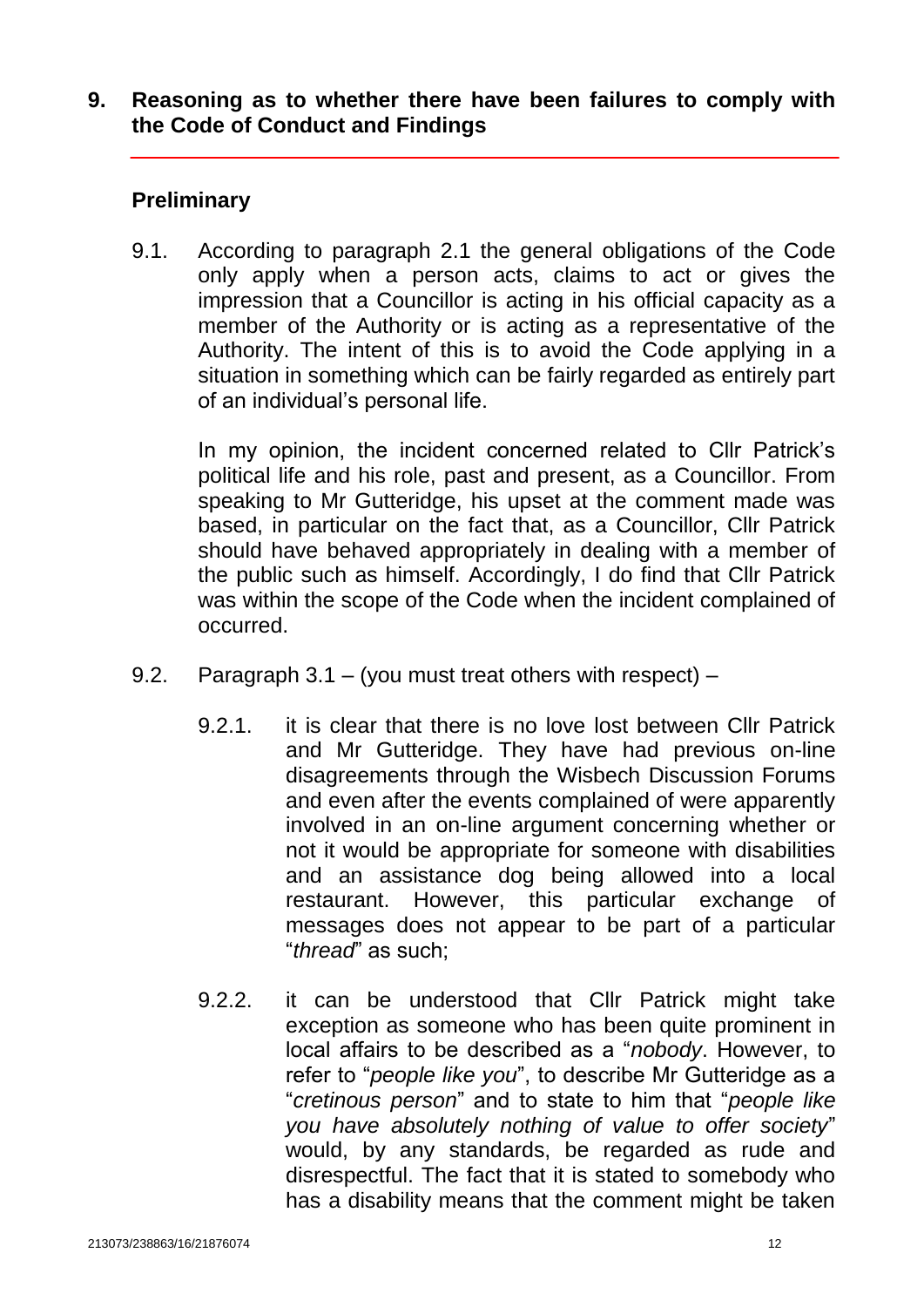with more offence by the recipient than might otherwise be the case and the historic approach of the (old) Standards Board for England was that you "*take a victim as you find him*";

- 9.2.3. the statements made, even though they were in response to a negative comment has to be regarded as something which is a failure to "*treat others with respect*" and **I therefore have no option but to find that the allegation is proven**.
- 9.3. Paragraph 3.2(a) of the Code of Conduct (you must not do anything which may cause the Authority to breach UK equalities legislation). There is an issue of whether Cllr Patrick committed an act of "*harassment*" by making the comments he did against someone with a disability for which the Authority could become responsible. In addition, Cllr Patrick's actions could well have caused the Authority to breach the duty to "*eliminate discrimination, harassment, victimisation and other conduct that is prohibited*" which is part of the Public Sector Equality Duty imposed on all local authorities under S149 of the Equalities Act 2010. Whilst the relevant Authority (Elm Parish Council) might well have a defence to any such potential challenge if it could not be proven that Cllr Patrick had knowledge that Mr Gutteridge was a person with a disability, **I do find this allegation proven** on the balance of probabilities.
- 9.4. Paragraph 3.2(b) of the Code of Conduct (you must not bully any person) – there is clearly a history of animosity including online arguments between these two individuals. However, Mr Gutteridge is clearly somebody who can forcefully present his position and as such **I find that he was not bullied and this allegation is not proven**.
- 9.5. Paragraph 5 (conducting yourself in a manner which can reasonably be regarded as bringing your office or authority into disrepute). As stated above, at the time of this exchange Cllr Patrick was no longer a District Cllr nor a Town Cllr for Wisbech itself. He was a Parish Cllr for a Parish Council some distance from the town. As such, **I find it difficult to sustain an argument that his behaviour has in any way brought Elm Parish Council into disrepute and I find this allegation not proven.** My conclusion might have been different if Cllr Patrick had at the time still been a District Cllr for FDC.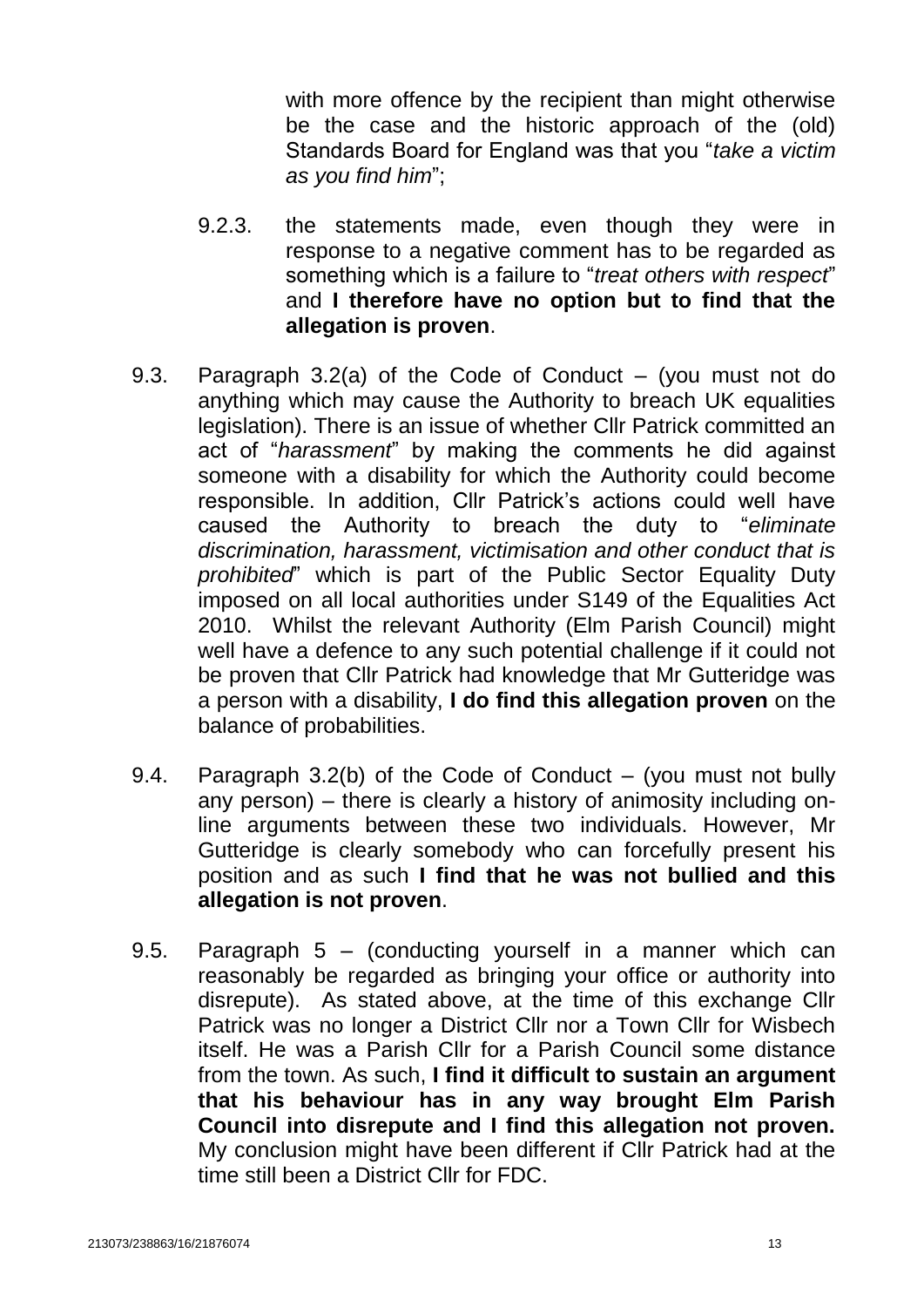# 10. **Witness Statements and Enclosures**

- 10.1. Conduct Committee Papers
- 10.2. Code of Conduct
- 10.3. Attached Statements of:
	- $\triangleright$  Cllr Patrick; and
	- ▶ Mr Gutteridge
- 10.4. Copies of correspondence with FDC
- 10.5. Facebook messenger exchange
- 10.6. Note from Mr J Elworthy dated 30.7.15
- 10.7. Guest post by Mr Gutteridge
- 10.8. D Gutteridge Facebook profile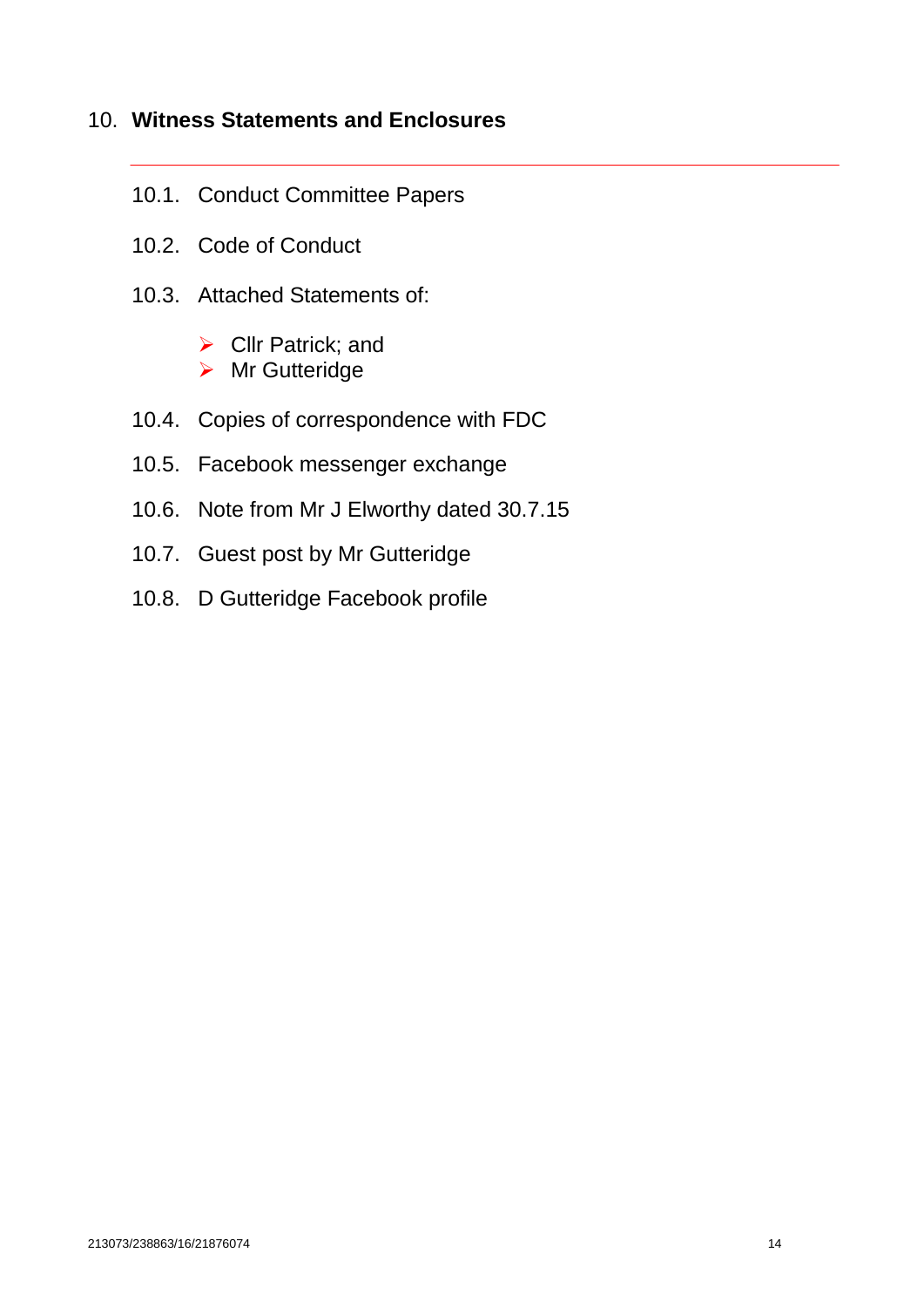# **Enclosure 10.1**

| Agenda<br>Item No: |                                                                          | Fenland |
|--------------------|--------------------------------------------------------------------------|---------|
| Committee:         | <b>Conduct Committee</b>                                                 |         |
| Date:              | 16 July 2015                                                             |         |
| Report Title:      | Initial Consideration of a Member Conduct Complaint - Councillor Patrick |         |

## Cover sheet:

#### Purpose / Summary  $\uparrow$

To consider a complaint under the Member Code of Conduct against Councillor David Patrick of Elm Parish Council.

#### $\overline{2}$ **Key issues**

- . A complaint has been raised by Mr David Gutteridge about the Conduct of Councillor Patrick.
- . Councillor Patrick has been offered the opportunity to provide an initial written response to the complaint; this is attached, together with a further submission received from Mr Gutteridge whilst an informal resolution to the complaint was sought.
- . The Conduct Committee is asked to consider the complaint and determine if it discloses a likely breach of the Member Code of Conduct.

#### $3<sup>5</sup>$ Recommendations

Members consider the complaint and response and determine the initial consideration of the complaint.

| <b>Wards Affected</b>         | All                                                                                                                  |  |
|-------------------------------|----------------------------------------------------------------------------------------------------------------------|--|
| <b>Forward Plan Reference</b> | N/A                                                                                                                  |  |
| Portfolio Holder(s)           |                                                                                                                      |  |
| <b>Report Originator(s)</b>   | Carol Pilson, Corporate Director and Monitoring Officer<br>Tom Lewis, Senior Solicitor and Deputy Monitoring Officer |  |
| Contact Officer(s)            | Carol Pilson, Corporate Director and Monitoring Officer<br>Tom Lewis, Senior Solicitor and Deputy Monitoring Officer |  |
| <b>Background Paper(s)</b>    | None                                                                                                                 |  |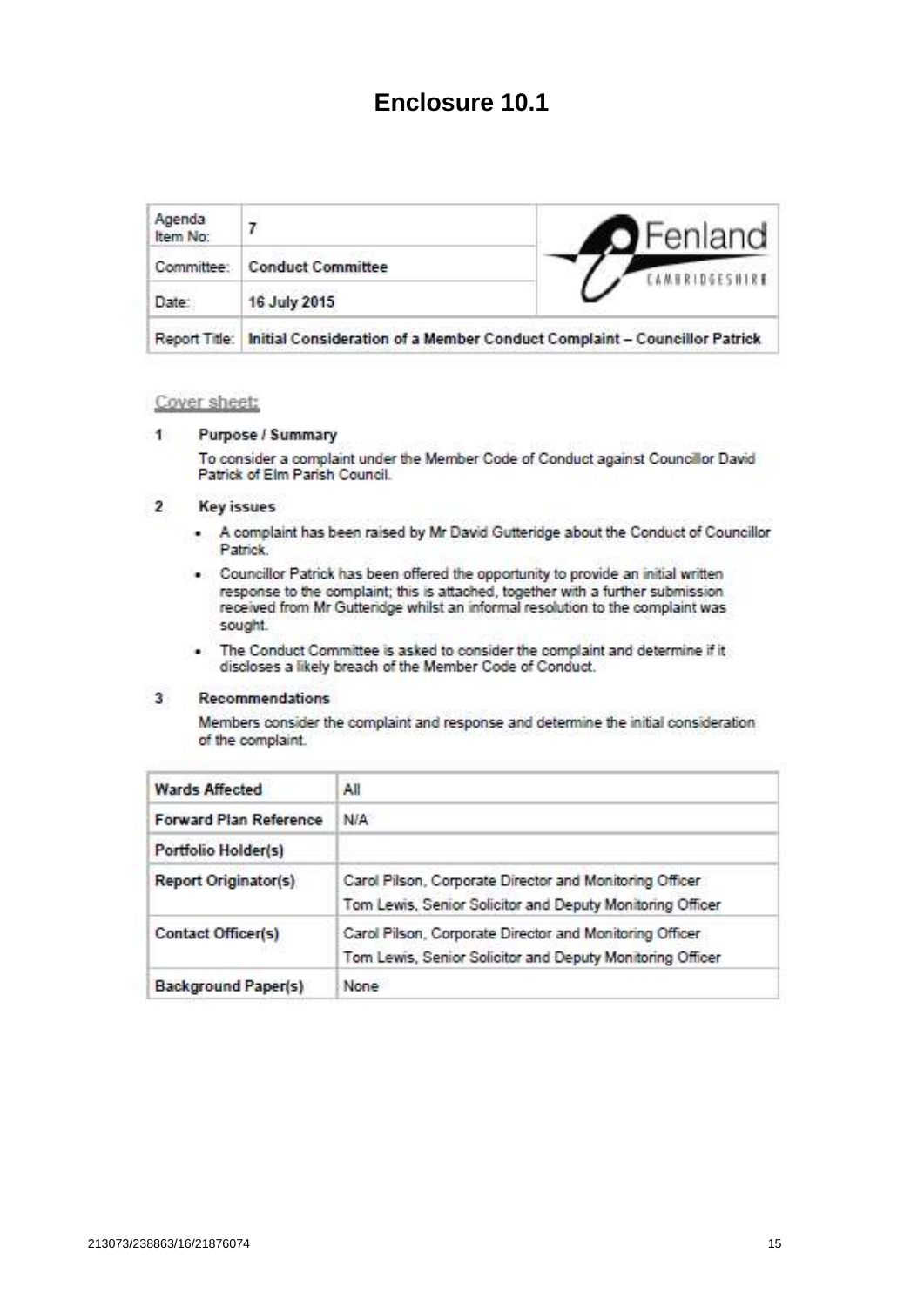## 1. Background / introduction

Mr Gutteridge submitted a complaint about the conduct of Councillor Patrick on the 8th June 2015

Councillor Patrick has been provided with the above complaint, which included an extract from social media and offered the opportunity to respond: his response is attached. As part of the informal resolution process a further submission has been received from Mr Gutteridge confirming he wished to pursue his complaint. This is also attached for consideration by the Committee

The complaint has been passed through the pre-screening process by the Chairman and<br>Deputy Independent Person on the 19<sup>th</sup> June 2015. Following an extensive discussion, their decision was that a breach of the Code of Conduct may have occurred, and have therefore referred the complaint to the Conduct Committee.

## 2. Considerations

Members must consider the complaint against the Member Code of Conduct.

Members must consider whether or not there is a reasonable prospect of the complaint being proven based on the information held. In considering this Members are to be aware of the fact that should an investigation occur further evidence or detail can be sought.

Members are advised that where a complaint contains a number of elements they may choose to consider each element separately or take the whole complaint together.

Where Members consider that there is a reasonable prospect that a breach of the Code of Conduct has occurred they should give consideration as to whether or not there should be an investigation of the complaint.

Members should consider the following points in determining whether an investigation should occur:

- . Has the Complaint already been investigated, or is it already the subject of investigation?
- . Is the Complaint more appropriately dealt with through another regulatory channel?
- . Is the complaint about something which happened so long ago that there would be little benefit in taking action now?
- . Is the complaint too trivial to warrant further action?
- . Does the complaint appear to be malicious or simply tit for tat?

Where Members consider that an investigation is appropriate the Monitoring Officer will be asked to make suitable arrangements for such an investigation. Members are asked to give any particular comments on the scope or direction of the investigation.

If Members do not consider that there is a potential breach of the Code of Conduct or that there is no reasonable prospect of any breach being disclosed or that the complaint does not merit further investigation or that the investigation would not disclose new information then no further action is taken in respect of the complaint save for notifying the Member and the complainant, unless Members feel they are able to make an initial determination based on the information within the report.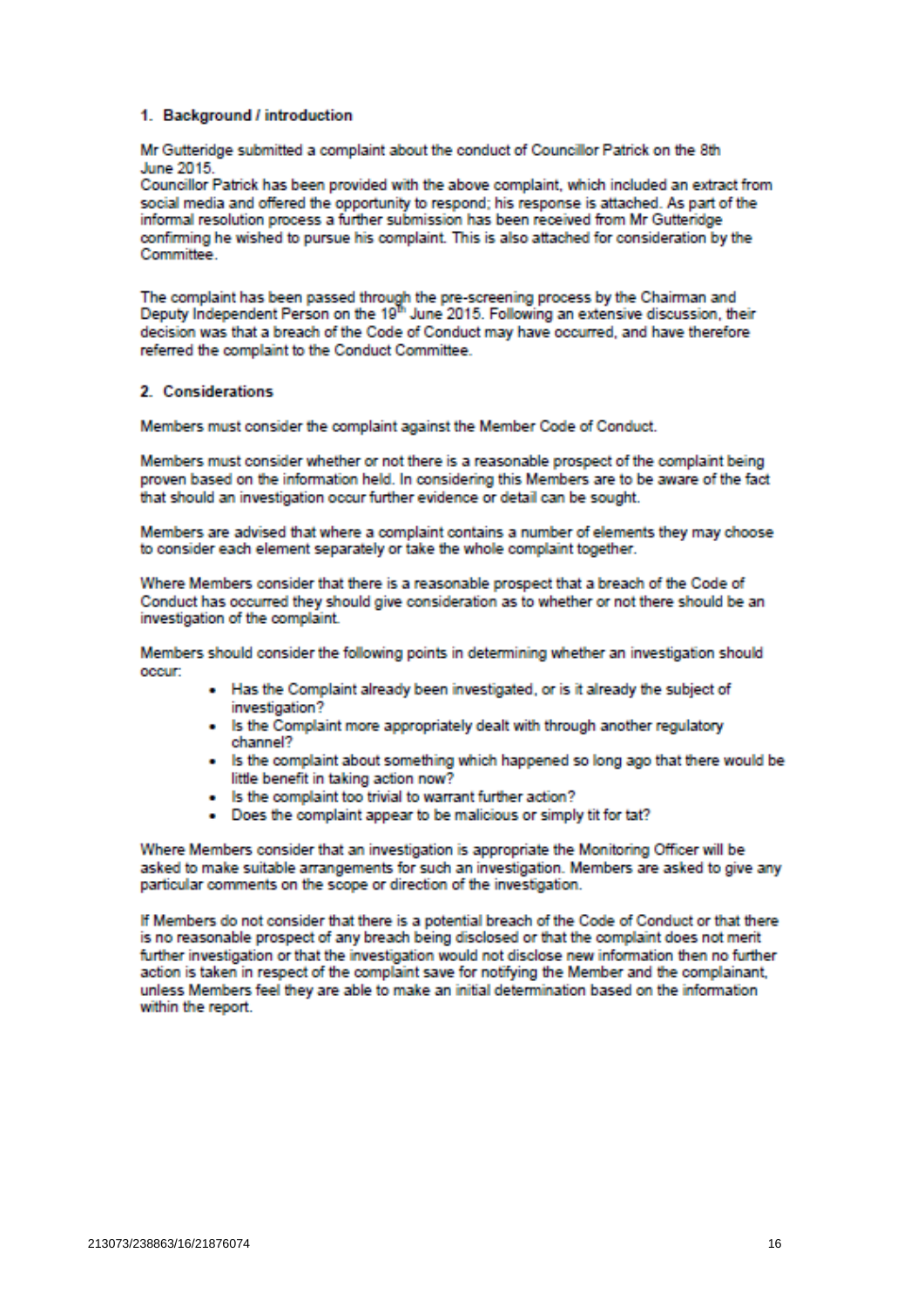**Tom Lewis** 

**From:** Sent: To: Subject: Attachments:

Dave G <dr 08 June 2015 18:22 Carol Pilson Complaint Dave Patrick 05.docx; dpfb.jpg

Dear Sir

"I wish to mains a complaint about Cllr David Patrick who is a Parish Councillor on Elm Parish Council. I am a vulnerable adult and I suffer from High Functioning Autism/Asperger Syndrome and depression, two facts which are publicly known on social media where I often share threads with Clir Patrick. Recently, after a heated discussion he sent me a private message which was insulting and mean. But it was a heated discussion so I am not complaining about the insults of the meanness. But he made the comment "people like you are of no value to society" referring to my Asperger Syndrome. I do not believe that Councillors should be allowed to make comments like this about vulnerable local people. I admit that it upset me but I worry more that this intolerance and prejudice would hurt another individual more. Therefore, I wish to complain about his behaviour, which falls ahort of what anybody should expect from a local Councillor. I attach a screenshot of his comment to me so you can see for yourself."

I am shocked a person who represents others, in an elected office can treat anyone like this, let alone a person with disabilities and whatever steps need to be taken to stop this deplorable act need to be taken. I have attached a jpeg and a microsoft word document in the hopes one of them may be read.

I look forward to your response on this matter

Yours Faithfully

David Gutteridge Wisboch Resident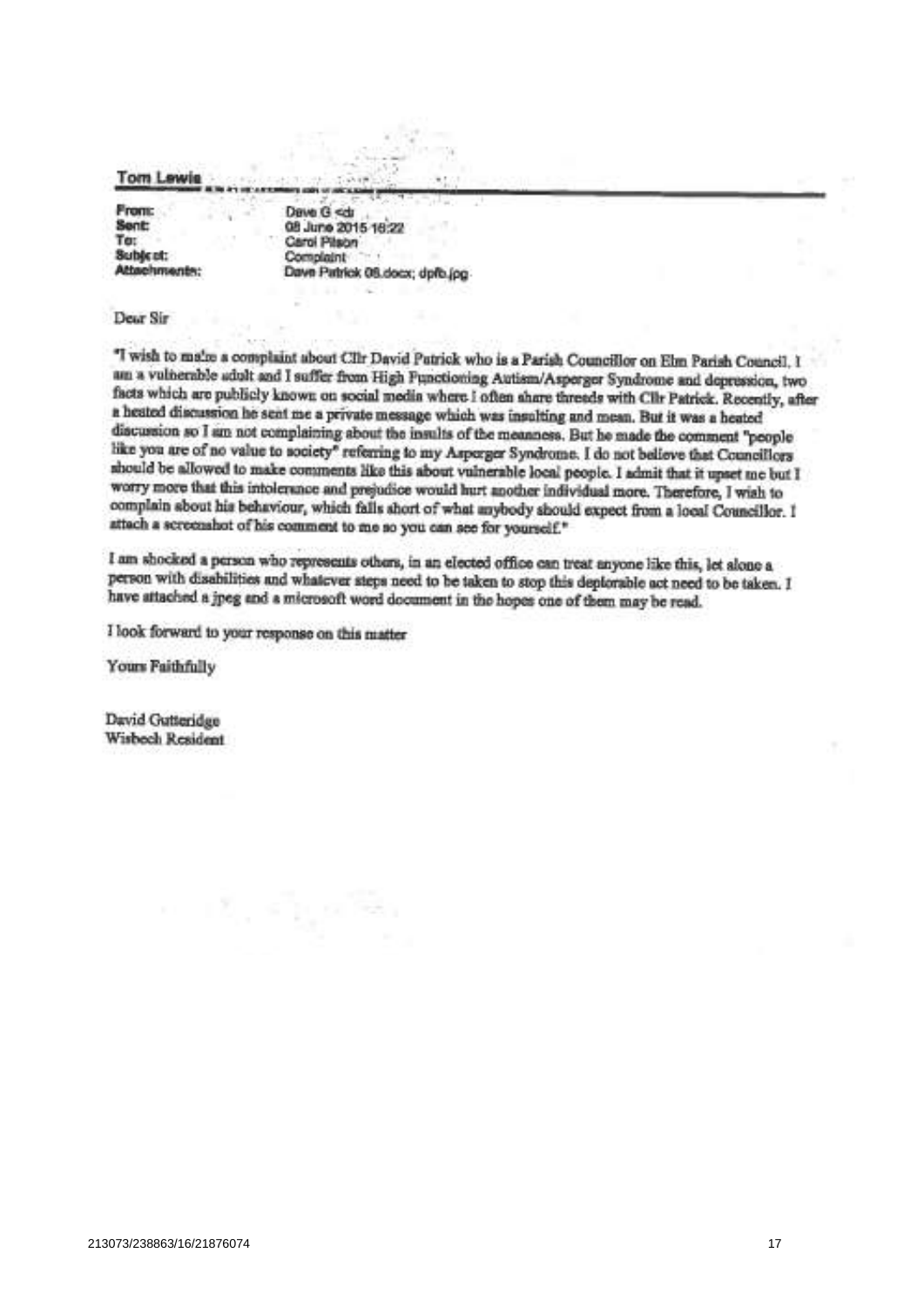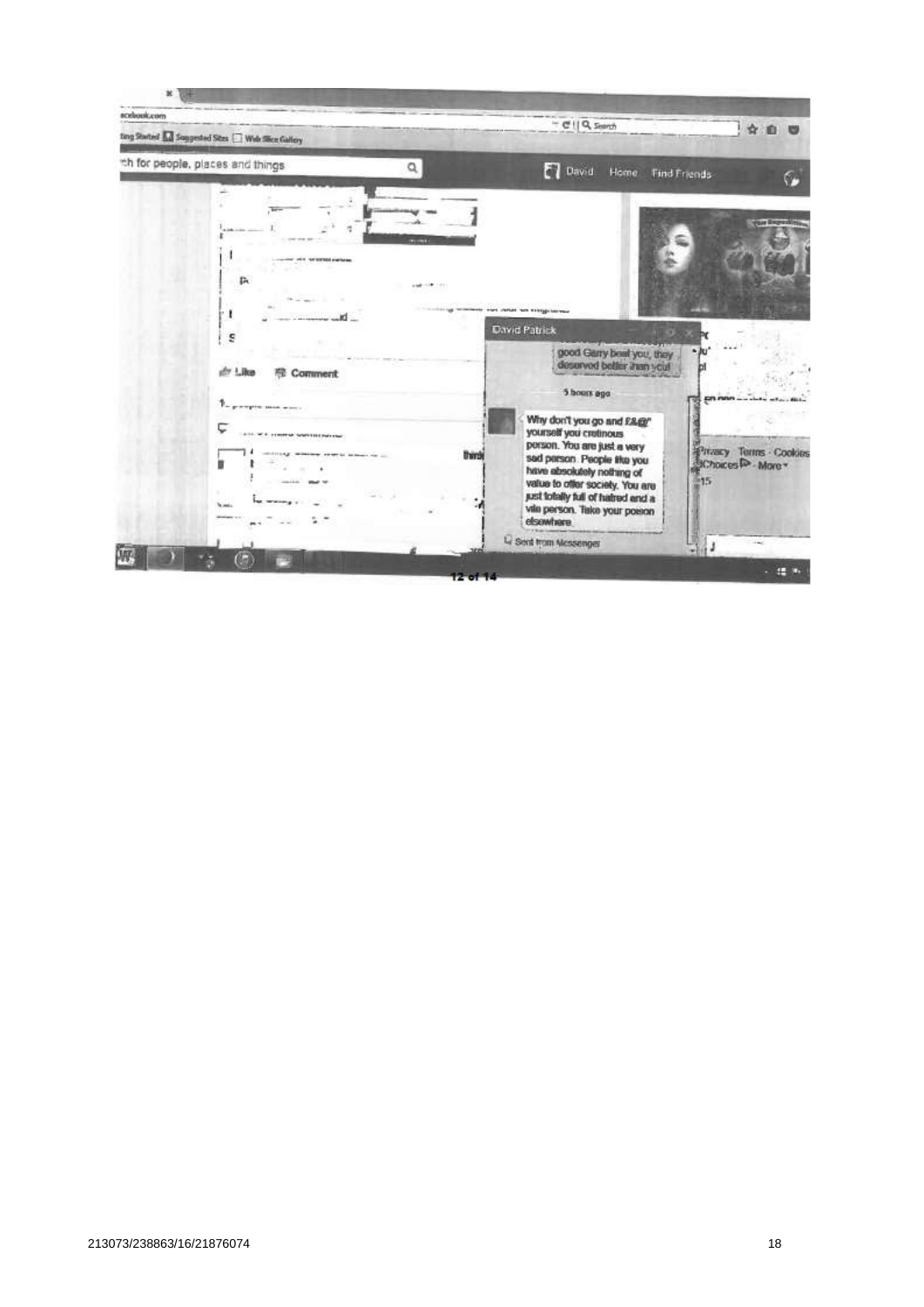oin Lewis

Signit-Tor Subjact:

11 June 2015 07:26 Carol Place Re: Complaint

## Dear Carol.

My response regarding Mr David Gutteridge is as follows.

Over a period of time Mr David Gutteridge has made several demesining and personal comments on the Social Media namely facebook about myself. Comments that in my mind have been extremely distasteful. This came to a head when he sent a message to me personally which stated "You really are a nobody, good Garry beat you, they deserved better than you!" (still have this message on my phone. This was the straw that broke the camels back to which I responded privately and not on the Social Media to Mr. Gutteridge. I then at this point blocked him in order that I did not have to endure further Insults.

I find it ironic that Mr Gutteridge should now use the Conduct Committee to launch another attack. I have never had any dealings with Mr Gutteridge in the role of councillor have never met the man personally and know nothing of him say except for comments made in the social media. I was not aware of any disabilities suffered by Mr Gutteridge as I do not follow him personally on facebook.

The comments made to Mr Gutteridge were made by me as an individual and not in the capacity as a Councillor and I believe that as an individual I do have the right to comment when someone continually hurls abuse at me. Had these comments been made by me towards a constituent in my role as a Councillor then maybe just maybe there would be a case but in this instance I believe there is no case to answer.

**Yours David Patrick** 

**Sent from Windows Mail**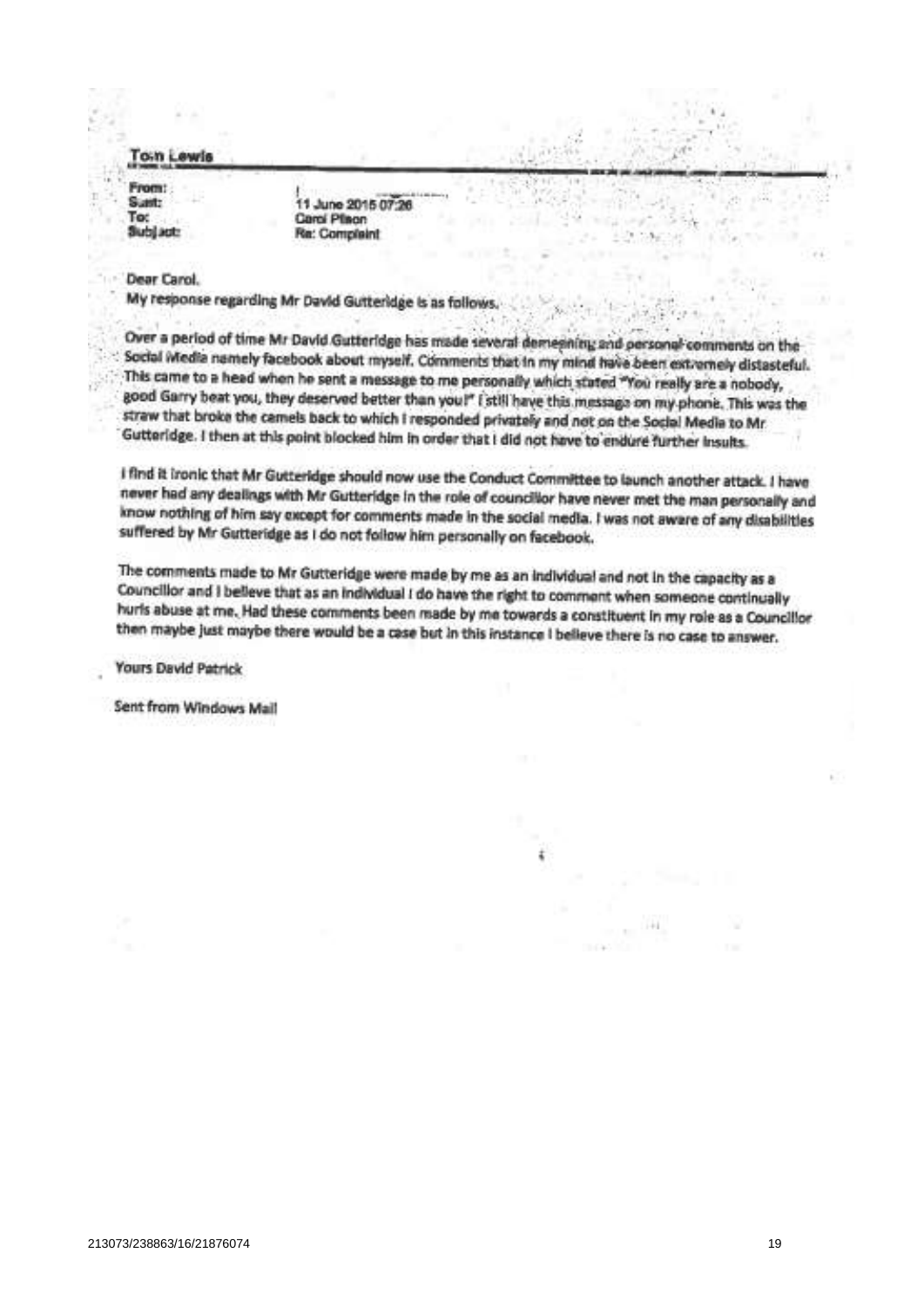**Tora Luvis** 

From: Sant: To: Sublect:

Dave G + 11 June 2015 12:19 Cerol Pileon Re: Response to your Complaint

## Dear Carol

Progress this please, I didn't expect him to admit he knows about my disabilities but he does, there is simply no way he cannot as I am pretty vocal about nutism, i have even written to the papers about autism, to not know i have an ASD he would have to sleepwalk through everyday life and not read modia. He has seen me, 2013 county councillor elections. His remark that I am hasically constantly usulting him is rubbish, I have botter things to do quite frankly. We as I said had a heated discussion but when he said "Guttersnipe, craw! back under your rock" (Comment entire post deleted) I said what I did which I included in my screenshots to you. His comments in my opinion are extremely offensive and he should know better, i'm not surprised he is trying to wriggle out of this and put himself as the wounded party when the facts have been laid out! He has done what i have proved he has done and more that I may not be able to prove.

 $5 - 64$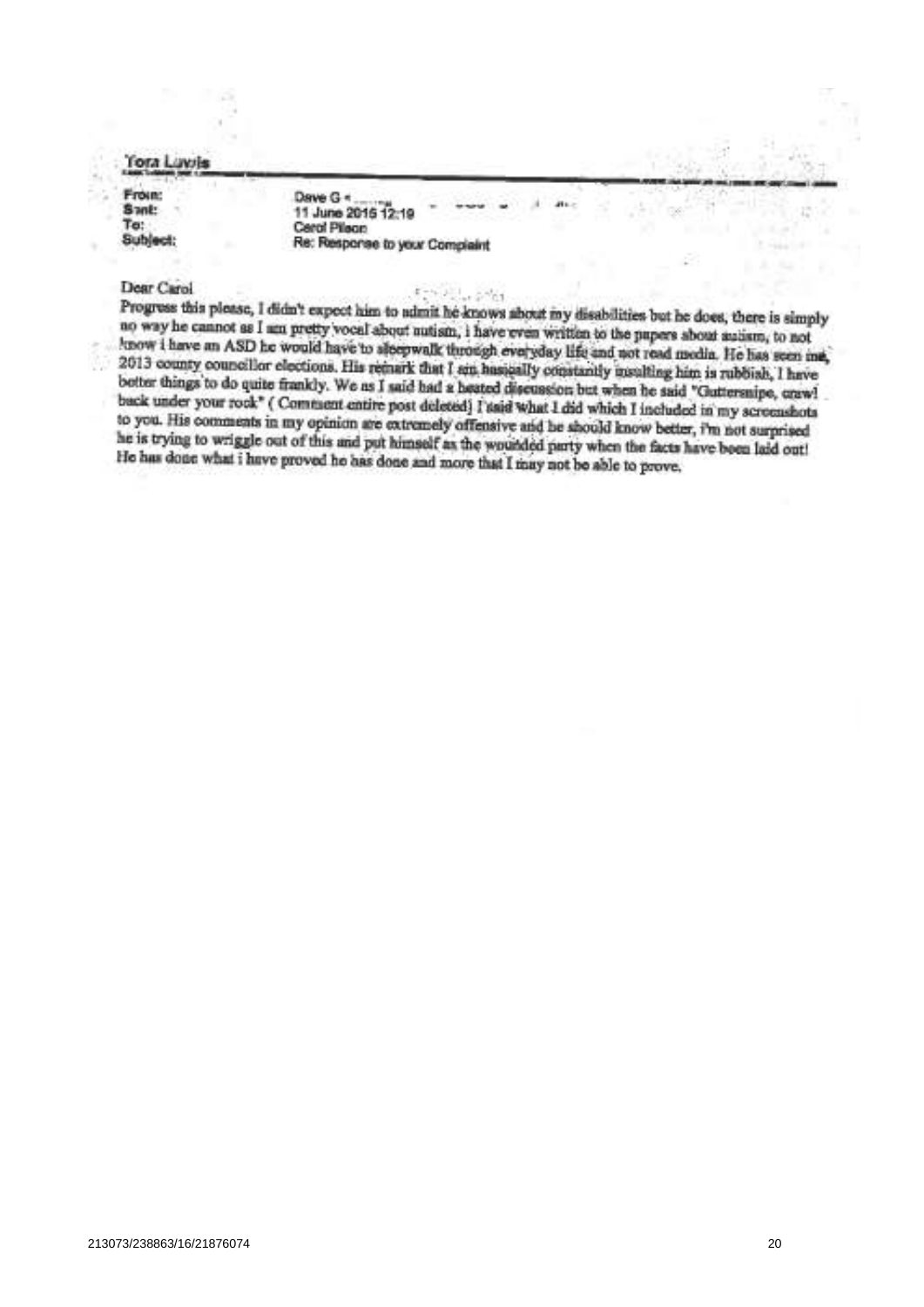# **Enclosure 10.2**

## Rule 9 Conduct Committee Procedures<sup>9</sup>

#### $\mathbf{1}$ Introduction

- $1.1$ These procedures govern the working practices of the Conduct Committee when considering conduct matters of Councillors of both Fenland District Council and the Town and Parish Councils within the Fenland Area.
- The Conduct Committee performs the functions set out in Part 1  $1.2$ Chapter 7 of the Localism Act 2011.
- Members of Fenland District Council are obliged to follow the Code of  $1.3$ Conduct detailed in Part 5 of the Councils Constitution. Each Town or Parish Council is required to adopt their own Code of Conduct and copies can be obtained either from their own websites or the Town or Parish Clerk.

#### **Definitions**  $\mathbf{z}$

The following definitions apply to this Procedure:  $2.1$ 

| Pecuniary Interests | Shall be a "Disclosable Pecuniary Interest" as<br>defined in The Relevant Authorities (Disclosable |  |
|---------------------|----------------------------------------------------------------------------------------------------|--|
|                     | Pecuniary Interests) Regulations 2012.                                                             |  |

#### 3 **Conduct Committee**

- $3,1$ The Conduct Committee is comprised of 5 members of Fenland District Council, all members have equal speaking and voting rights.
- $3.2$ The Committee is joined by 2 members selected from Town and Parish Councils, they are co-opted on to the committee by the committee. These members are invited to speak and take part in the debate but do not have a right to vote.
- The Committee is advised by an Independent Person or their deputy.  $3,3$ They are appointed by the Council on an annual basis, prior to their first appointment this will be following an open advert. The Independent Person shall be appointed in line with the requirements of the Localism Act 2011.

<sup>&</sup>lt;sup>9</sup> Revised scheme approved 26<sup>th</sup> July 2012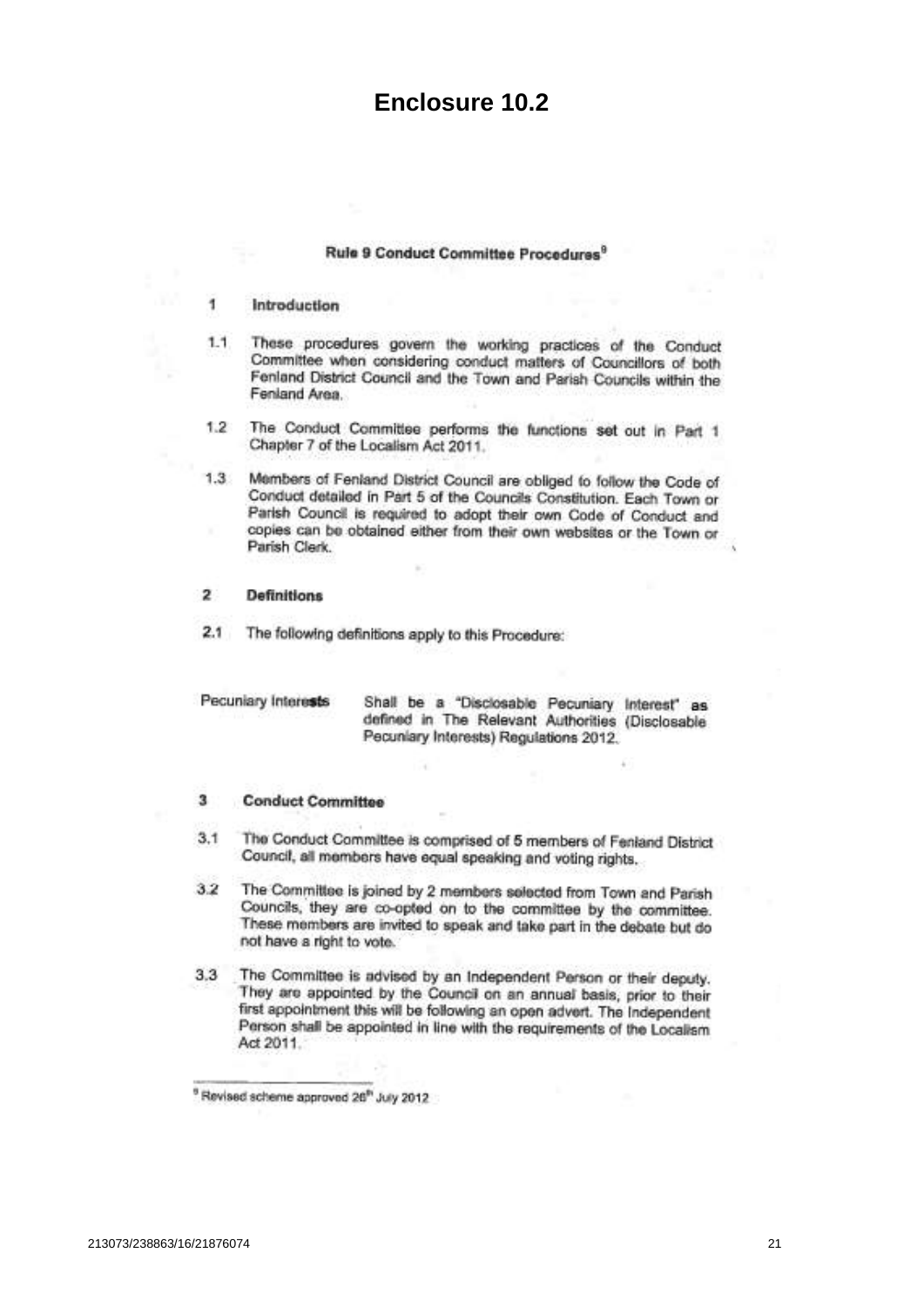- 34 The Independent Person does not sit on the committee and does not have a right to join the debate or vote. However when exercising their functions the Committee must have regard to the advice of the Independent Person.
- The Committee is governed by the Quorum rules set out in standing 3.5 order 7. However Town and Parish Members and the Independent Person do not count for the purposes of establishing Quorum.

## **Functions of the Conduct Committes**

- $4.1$ The Conduct Committee is primarily charged with monitoring and managing the Councils responsibilities under Chapter 7 of Part 1 of the Localism Act 2011, in respect of Member Standards.
- $4.2$ The Committee Shall:
- 4.2.1 Monitor the Code of Conduct and make recommendations to Full Council where it considers that changes are required.
- 4.2.2 Provide guidance to Members on the Code of Conduct
- 4.2.3 Determine Complaints made against members under the Code of Conduct save where the Independent Person, Deputy Independent Person and Chairman of Committee, advised by the Monitoring Officer, shall dismiss as a complaint as subsequently set out at 5.3.6 and 5.3.7.  $9(0)$
- 4.2.4 Monitor the Register of Members Interests and report to Full Council if any changes are required as to its contents.
- 4.2.5 Determine requests for dispensations

#### 5 Complaints

 $5.1$ Fenland District Council is the responsible authority for receiving and determining complaints against Councillor Conduct for both District Councillors, and the Town and Parish Councillors within the District.

## 5.2 Receipt of Complaints

- 5.2.1 All complaints about Councillor Conduct should be forwarded to the Monitoring Officer at Fenland Hall, County Road, March, Cambridgeshire, **PE15** 8NQ.  $or$ by email on monitoringofficer@fenland.gov.uk.
- 5.2.2 All complaints will be acknowledged in writing, where the complaint is unclear or does not relate to a serving Councillor under the jurisdiction of the Conduct Committee then the complaint will be declined by the Monitoring Officer.

<sup>&</sup>lt;sup>991</sup> Revised scheme approved 26" February 2015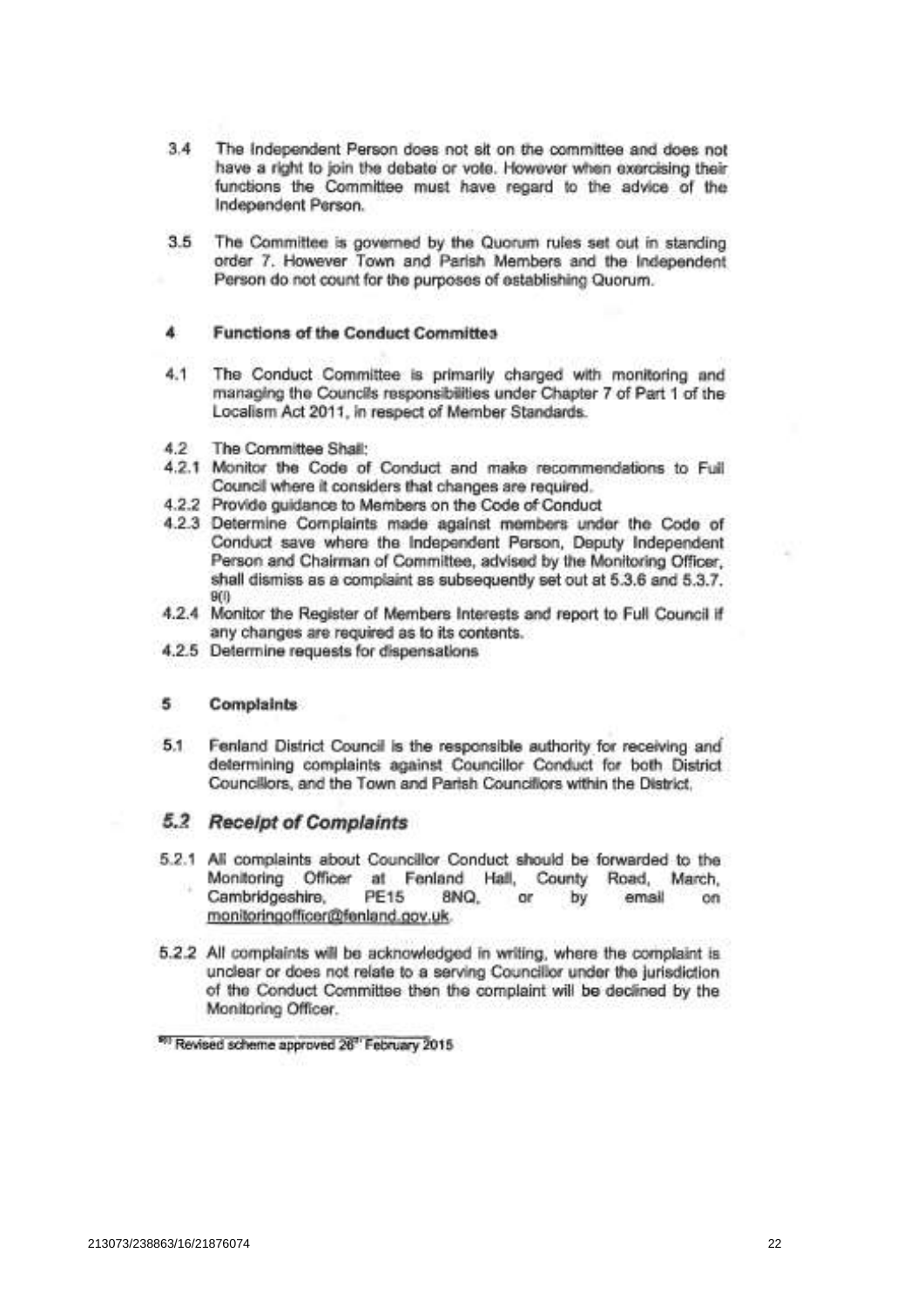- 5.2.3 Where the Complaint relates to a failure to act appropriately in respect of a Pecuniary Interest, this may be a criminal offence under the terms of section 34 of the Localism Act 2011.
- 5.2.4 If the Complaint relates to a failure to register an interest and the Monitoring Officer is in a position to confirm that the interest is registered they will do this. Otherwise the matter will be referred to Cambridgeshire Constabulary in the first instance as they have  $-13.5$ appropriate jurisdiction. The Complainant will be informed of the referral.
- 5.2.5 In all other cases the Monitoring Officer will contact the subject member giving them 7 days to make an initial response to the complaint. In order to establish what if any facts are agreed and whether or not the Member accepts the Complaint.

#### 5.3 **Informal Resolution of Complaints**

- 5.3.1 Where the Member accepts the complaint the Monitoring Officer will assess whether or not an informal resolution can be achieved between the Member and the Complainant. If informal resolution can be achieved then the complaint will not proceed further.
- 5.3.2 Initial Consideration of Complaints
- 5.3.3 The Conduct Committee will having reviewed the Members initial response to the complaint or after the expiry of the 7 day period assess the complaint and determine whether or not there is a reasonable prospect of the complaint being proven based on the information held.
- 5.3.4 If it is determined that the complaint may disclose a breach of the Code of Conduct if proven additionally the following criteria will be assessed to determine whether or not the complaint merits investigation:
- 5.3.4.1 Has the Complaint already been investigated, or is it already the subject of investigation?
- 5.3.4.2 Is the Complaint more appropriately dealt with through another regulatory channel?
- Is the complaint about something which happened so long ago that  $5.3.4.3$ there would be little benefit in taking action now?
- $5.3.4.4$ Is the complaint too trivial to warrant further action?
- 5.3.4.5 Does the compliant appear to be malicious or simply til for tat?
- 5.3.5 Where it is considered that the complaint does not merit investigation then the decision will be reported to the Member and the Complaint.
- 5.3.6 Prior to any consideration by Conduct Committee all written complaints will first be the subject of a pre-screening process by the Independent Person, the Deputy Independent Person and Chairman of Committee with advice from the Monitoring Officer (although the Monitoring Officer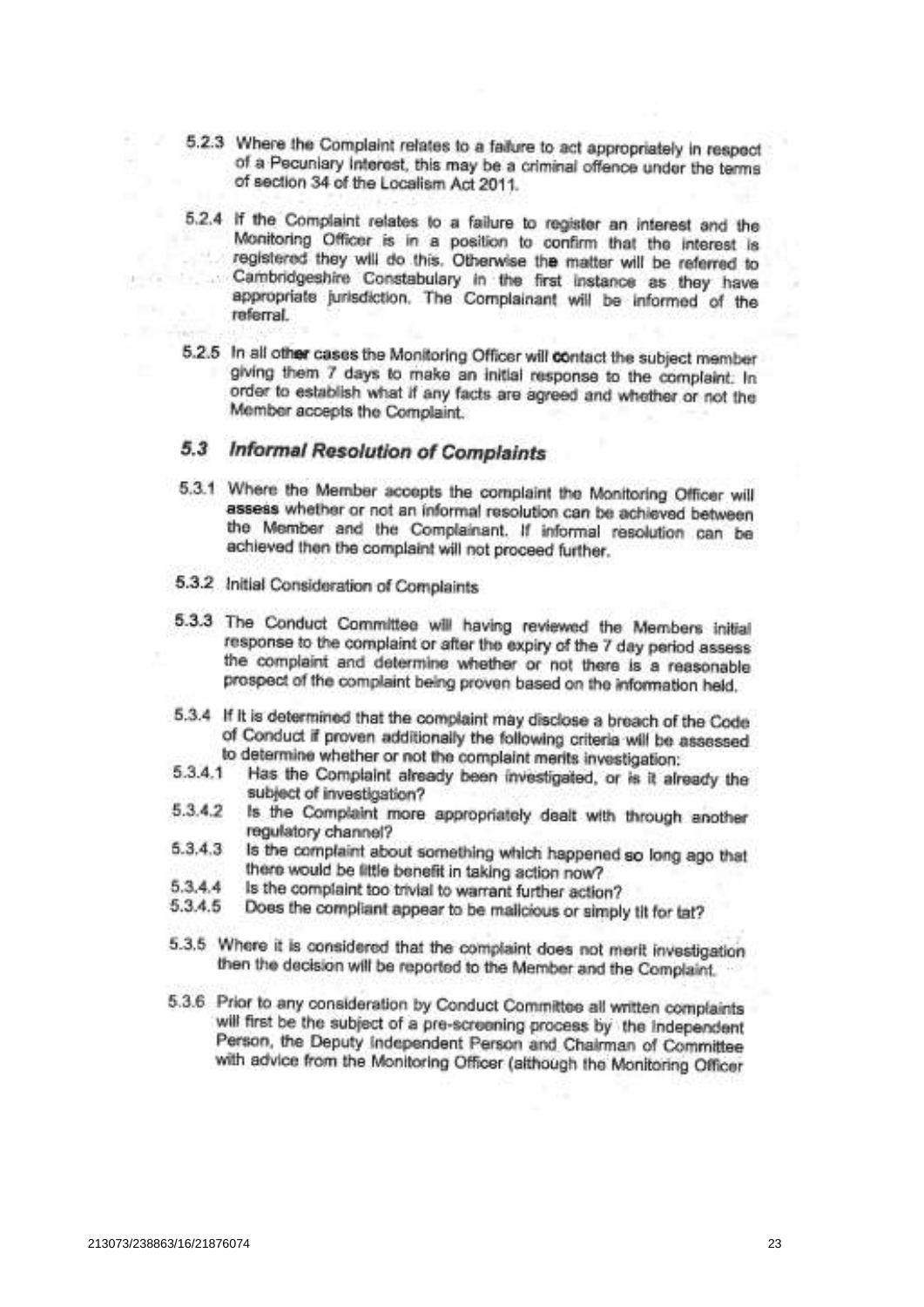would not take part in any determination as to whether a complaint can be dismissed without referral to Committee). 9(ii)

5.3.7 Any complaint where it is considered that a breach of the Code of Conduct may have occurred, unless it is deemed vexatious, trivial or tit for tat will be referred on to Committee for further consideration. In the event that it is the unanimous view of the Independent Person, Deputy Independent Person and Chairman of Committee that there has been no breach of the Code of Conduct and that a complaint does not warrant consideration by Committee then it may be dismissed. In the event that any participant felt unable to make a determination the view of the two remaining members would suffice. In such circumstances all members of the Committee will be notified. It should be made clear that in the event of such a determination there would be no further consideration given to that complaint. 9(ii)

## 5.4 Investigation of Complaints

- 5.4.1 Where a matter is considered suitable for investigation it will be for the Monitoring Officer in consultation with the Chairman of the Conduct Committee and the Independent Person to determine the level of investigation required and the scope of the investigation.
- 5.4.2 All investigations will need to satisfy the following outcomes:
- 5.4.2.1 Proportionate
- 5.4.2.2 Timely
- $5.4.2.3$ Conducted in accordance with accepted investigation protocols,
- $5.4.2.4$ Obtain relevant documents to establish background
- 5.4.2.5 Give the complaint and the Member the right to put their case and respond to the information found.
- 5.4.3 In the event of a material change of circumstances the Monitoring Officer in consultation with the Chairman of the Conduct Committee may terminate the investigation and report this to the Conduct Committee. Examples of when this may be appropriate are as follows:
- 5.4.3.1 Compelling evidence is found showing the Member did not breach the Code of Conduct.
- 5.4.3.2 The Member has resigned (or not been re-elected) from the relevant Council, Town or Parish Council,
- 5.4.3.3 The Member is seriously ill, or
- 5.4.3.4 The Member has died.
- 5.4.4 The Investigating Officer will be expected to give their view of the evidence and whether or not a breach of the Code of Conduct has occurred.

<sup>98</sup> Revised scheme approved 26<sup>th</sup> February 2015 <sup>test</sup> Revised scheme approved 26<sup>th</sup> February 2015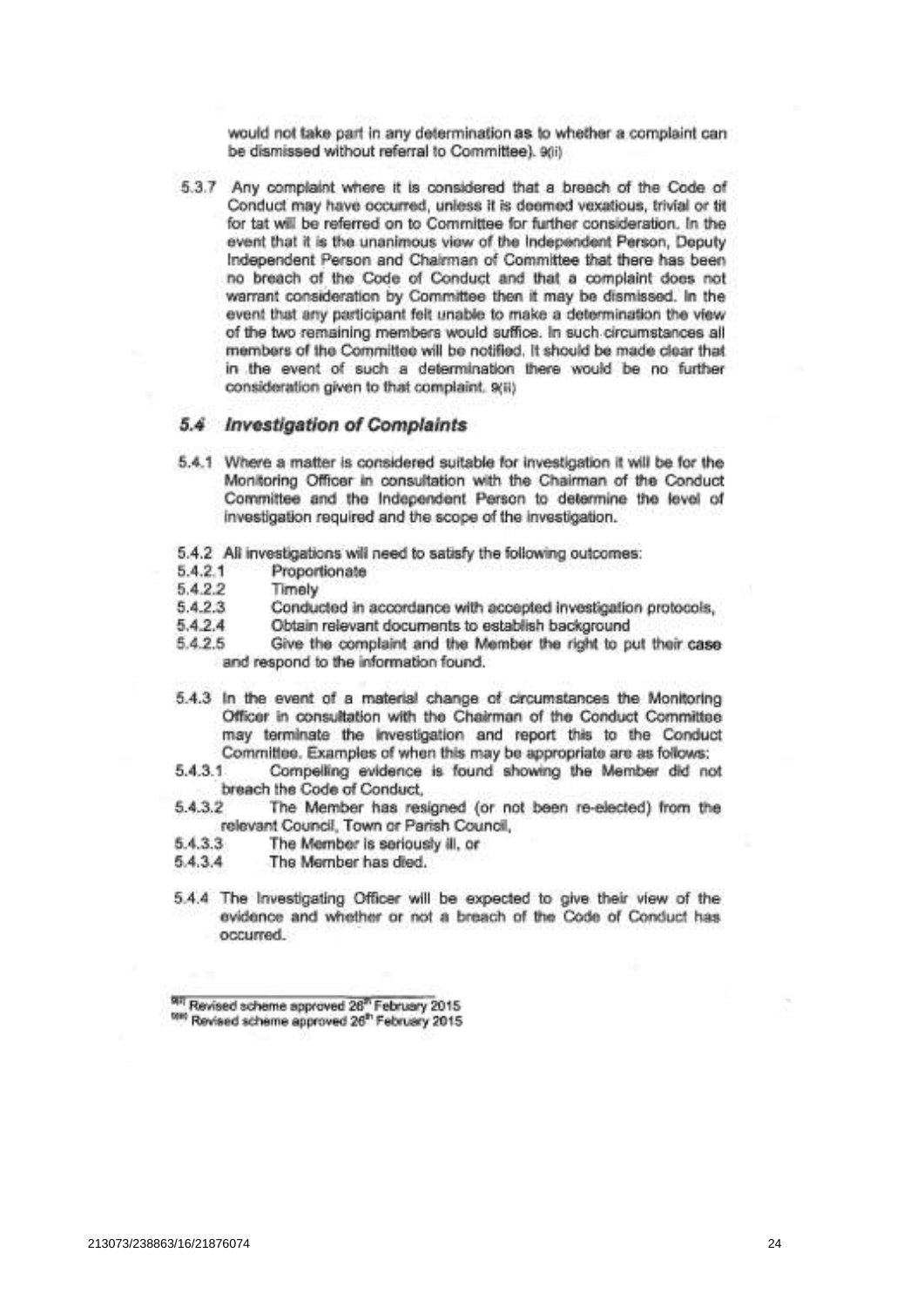- 5.4.5 Once an investigation report is received by the Monitoring Officer they will assess the report and consider if it meets the above criteria. If the Monitoring Officer does not consider that this has been met they will ask the Investigating Officer to undertake further work or report the reason for their failure to conclude a full report.
- 5.4.6 Consideration of the Investigation Report
- 5.4.7 Where in the view of the Investigating Officer the Member has not breached the Code of Conduct then the Investigating Officers Report will be taken to the Conduct Committee for their notification.
- 5.4.8 In the event that the Investigating Officer believes there to be a breach of the Code of Conduct or where they have not been in a position to satisfy the tests in 5.4.2 the matter will be referred to the Conduct Committee for a Hearing.
- 5.4.9 Hearing Procedure
- 5.4.10 Prior to the hearing the Monitoring Officer will contact the Member and any relevant witnesses in order to arrange a date at a date and time which will enable attendance by all relevant parties.
- 5.4.11 If the Councillor is not present at the start of the hearing the Chairman shall ask the Monitoring Officer whether the Councillor or the Councillor's Representative has indicated their intention not to attend the hearing.
- 5.4.12 If the Councillor has indicated that they do not intend to be present the Conduct Committee shall consider if it is able to continue to hear the matter in their absence. The Committee shall have regard to the following factors:
- 5.4.12.1 Any reasons provided by the Councillor
- 5.4.12.2 Any representative or written representations present from the Councillor
- $5.4.12.3$ The views of the Councillor as to whether the hearing should proceed
- $5.4.12.4$ Any comments from the Monitoring Officer
- 5.4.13 If the Committee are satisfied that the hearing can proceed in the absence of the Councillor without being unreasonable then the hearing can proceed, however if this is not the case then the hearing should be adjourned to a later date.
- 5.4.14A Member will be entitled to have a representative attend the hearing with them. This representative may be a solicitor or barrister, however no costs will be recoverable from Fenland District Council for any representative in attendance.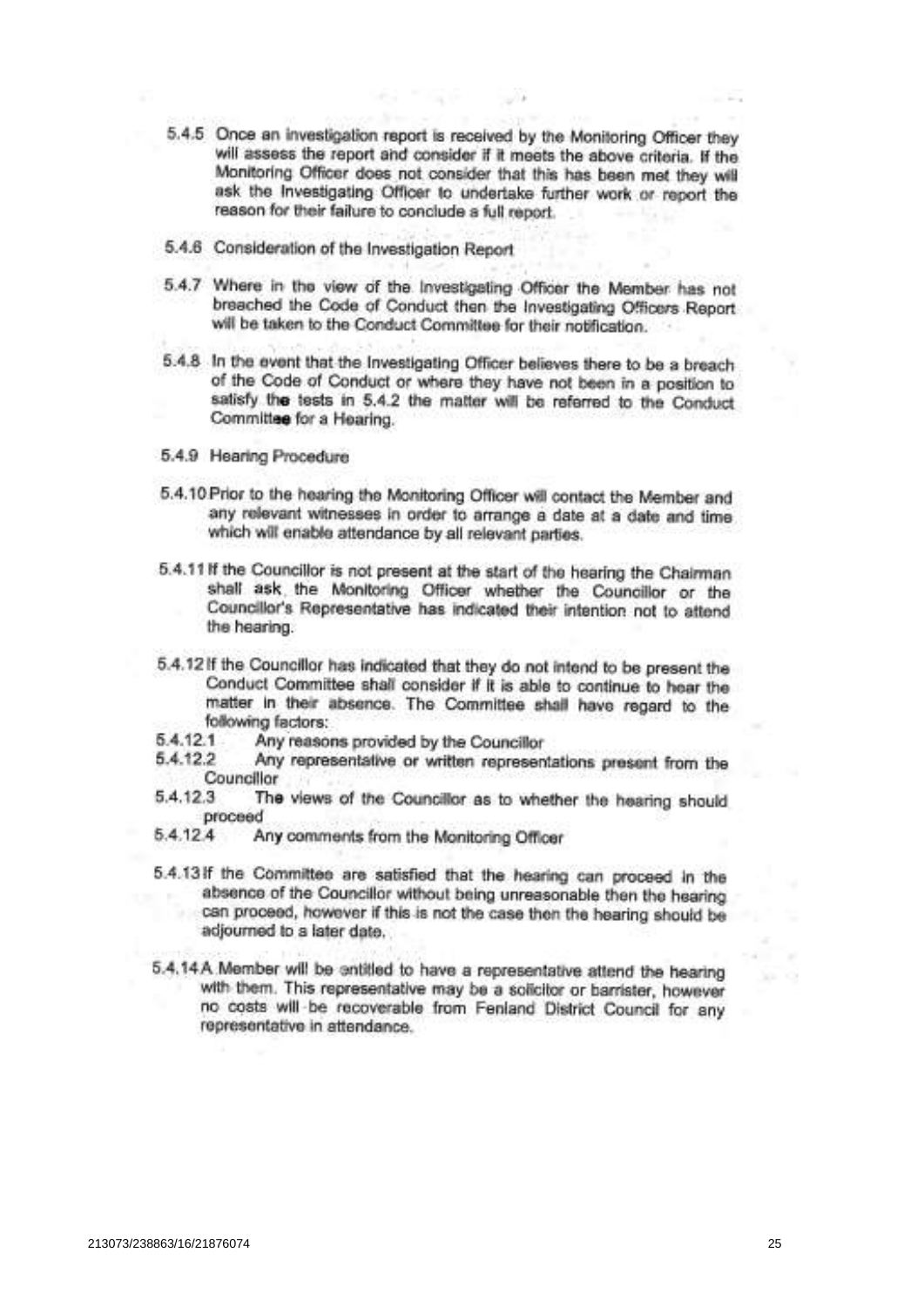- 5.4.15 The Committee will hear the Investigating Officers report and any witnesses first, and the Member or their representative may ask any relevant questions of the Investigating Officer or their witnesses.
- 5.4.16 The Member will then have an opportunity to present their case including any witnesses, the Investigating Officer wil have the right to question the Member or their witnesses.
- 5.4.17 At the conclusion of each sides case the Investigating Officer and then the Member will be given an opportunity to present a summary of their position to the Committee.
- 5.4.18 The Independent Person will be invited to provide their view of the Facts as presented and whether or not these represent a breach of the Code of Conduct.
- 5.4.19 Although no formal time limits will be imposed on the presentations the Chairman will have the right to curtail excessive presentations.
- 5.4.20 The Committee will then determine whether or not there has been a breach of the Code of Conduct and if appropriate what sanction to be imposed.
- 5.4.21 The Committee shall have the right to impose the following sanctions (either individually or in combination):
- $5.4.21.1$ Formal Letter of reprimand.
- 5.4.21.2 Motion of censure at the Conduct Committee,
- 5.4.21.3 Recommendation to Full Council (or the Town or Parish Council) for a motion of Censure,
- 5.4.21.4 Formal request to the Members Group Leader for their removal from Committee(s),
- 5.4.21.5 Offer additional training for the member
- $5.4.21.6$ Withdraw facilities (or recommend to the Town or Parish Council) that facilities such as computers, email, or internet access be suspended for a period of time.
- 5.4.21.7 Exclude (or recommend to the Town or Parish Council) the Member from the Council's offices or other premises or restrict access to certain officers; excepting access as necessary for the attendance at meetings of the Council, Committees or Sub-Committees.
- 5.4.21.8 Publication of formal notification of breach in a newspaper circulating in the area.
- 5.4.22 At the end of the hearing the Member and the Complainant and any relevant Town or Parish Council will receive written notification of the Conduct Committees determination.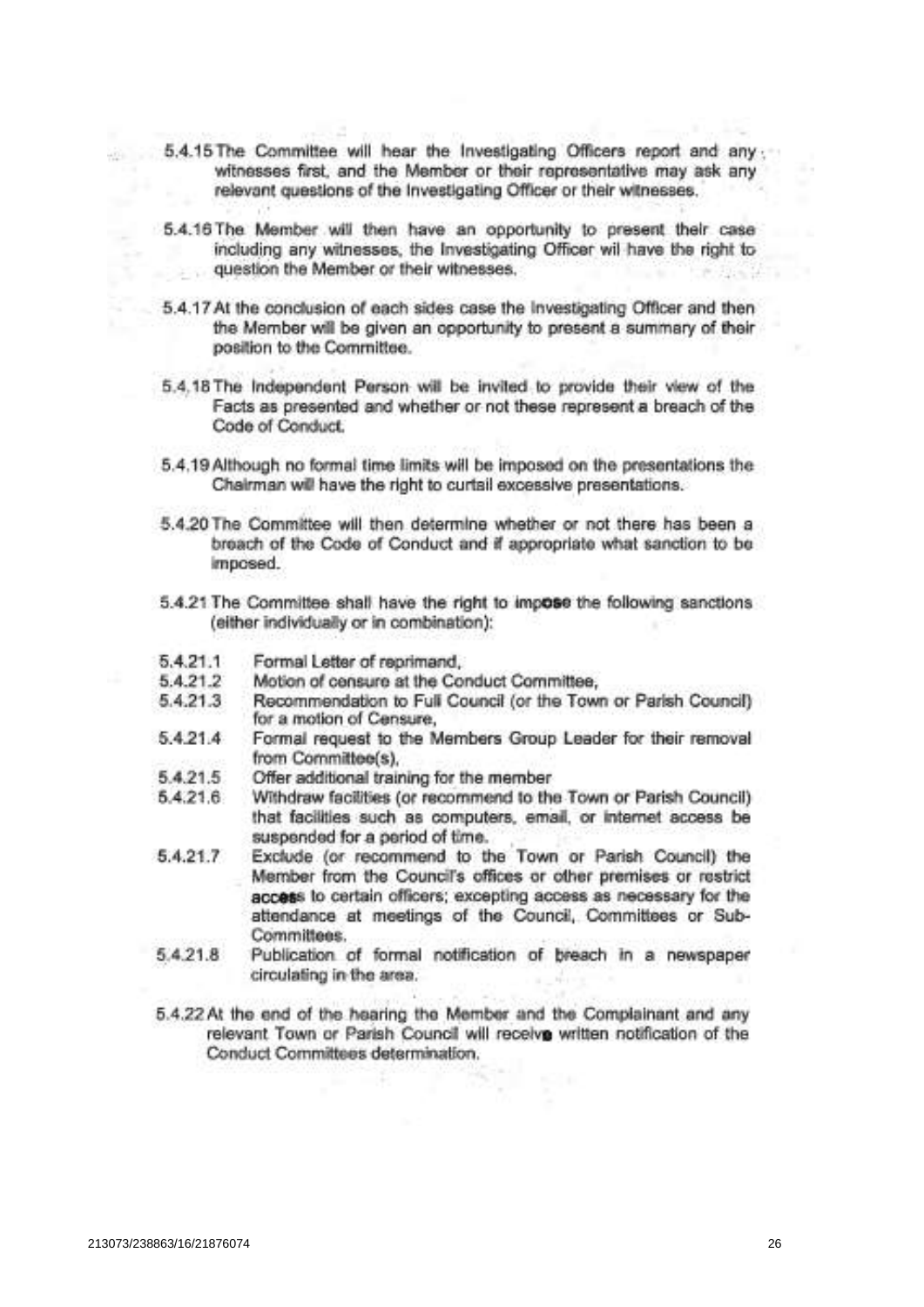#### 6 **Appeals**

 $6.1$ There are no direct rights of appeal against the decisions of the Monitoring Officer or the Conduct Committee. If your complaint has not been handled in what you consider to be a satisfactory way you are entitled to raise the issue with the Local Government Ombudsman.

图 Gi 2+ 3 1 1

 $+14.74$  $-34$ 

#### $\overline{ }$ **Dispensations**

- $7.1$ The Conduct Committee shall have the right to determine all applications for Dispensations in respect of Pecuniary Interests
- A member wishing to receive a dispensation may write to the  $7:2$ Monitoring Officer setting out the basis for their Pecuniary Interest and the grounds upon which the dispensation is sought
- $7.3$ Dispensations may be granted if the Conduct Committee considers that any of the following grounds are met:
- 7.3.1 considers that without the dispensation the number of persons prohibited from participating in any particular business would be so great a proportion of the body transacting the business (be that the Council, Cabinet, or any Committee) as to impede the transaction of the business.
- 7.3.2 considers that without the dispensation the representation of different political groups on the body transacting any particular business would be so upset as to after the likely outcome of any vote relating to the business.
- 7.3.3 considers that granting the dispensation is in the interests of persons living in the authority's area, or
- 7.3.4 considers that it is otherwise appropriate to grant a dispensation
- **B** A Dispensation may last for such a period as defined in the decision; but in any event for no longer than four years.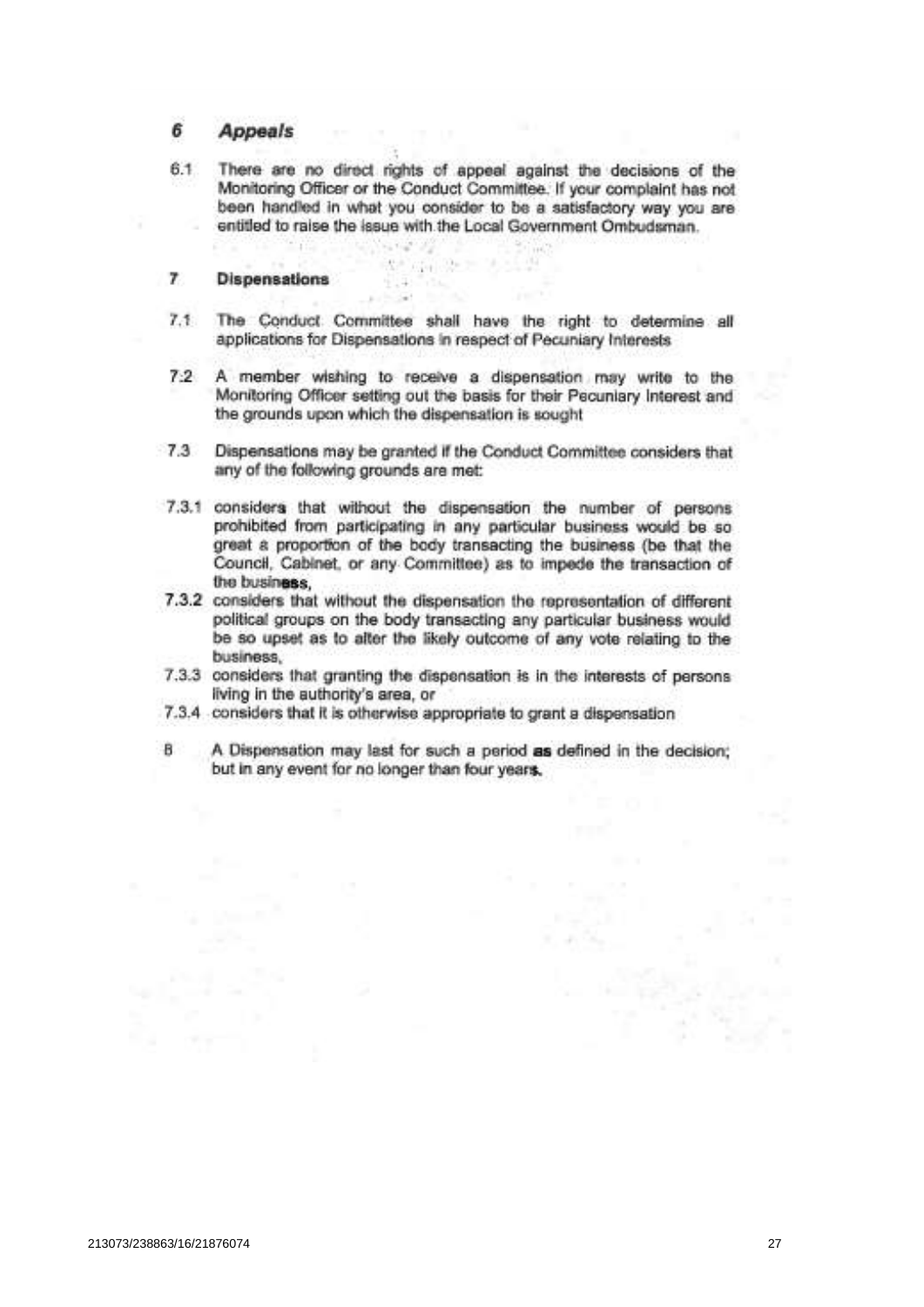

\* IP = Independent Person

DIP = Deputy Independent Person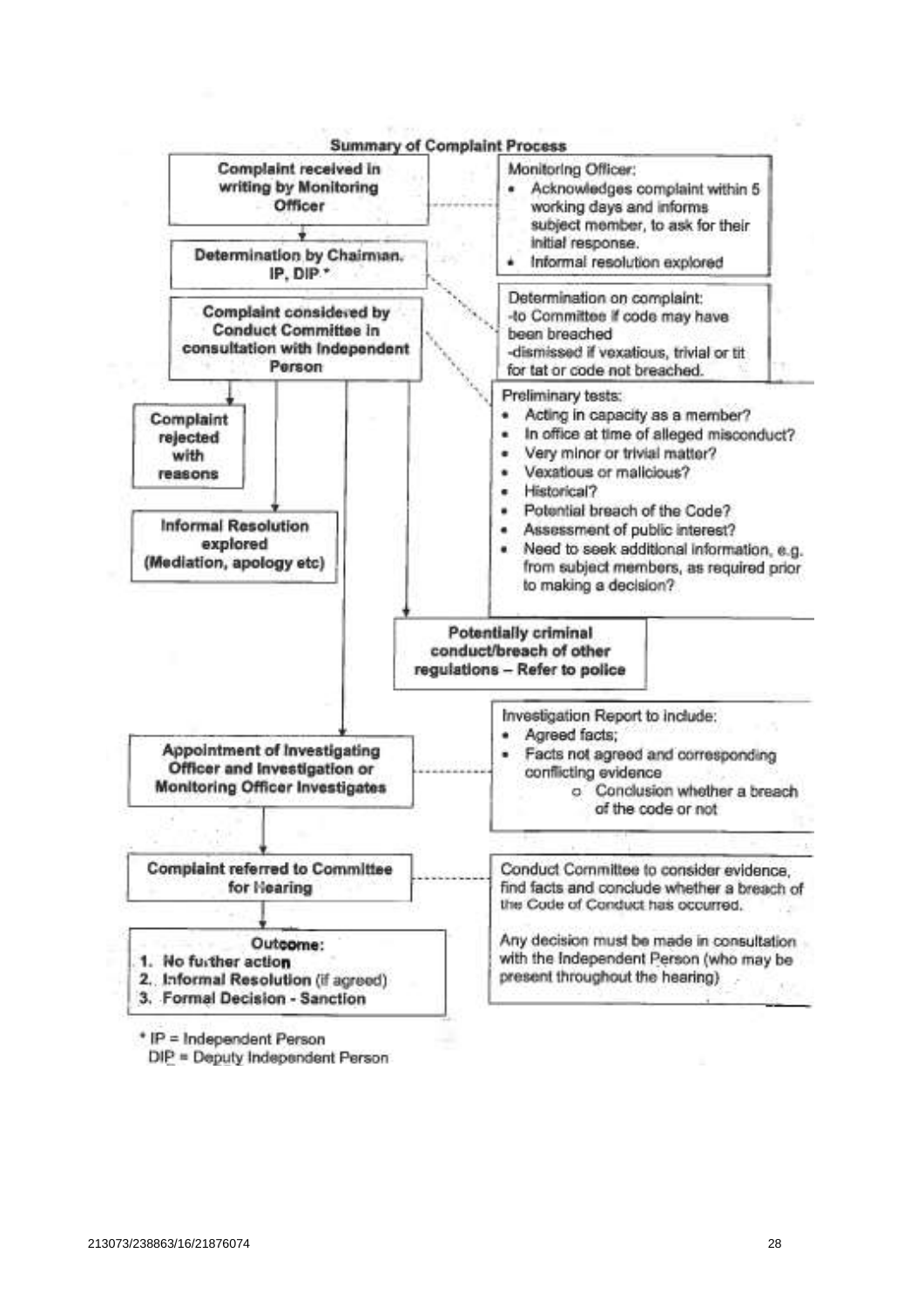# CODE 1 CODE OF CONDUCT FOR MEMBERS<sup>1</sup>

The Members' Code of Conduct is intended to promote high standards of behaviour amongst the elected and co-opted members of the council.

The Code is underpinned by the following principles of public itle which should borne in mind when interpreting the meaning of the Code:-

- Ŧ Sefflessness Holders of public office should act solely in terms of the public interest. They should not do so in order to gain financial or other benefits for themselves, their family or their friends.
- Integrity Holders of public office should not place themselves under any  $\mathbf{H}$ financial or other obligation to outside individuals or organisations that might seek to influence them in the performance of their official duties.
- 理 Objectivity In canying out public business, including making public appointments, awarding contracts, or recommending individuals for rewards and benefits, holders of public office should make choices on mark.
- Iv Accountability Holders of public office are accountable for their decisions. and actions to the public and must submit themselves to whatever scrutiny is appropriate to their office.
- Openness Holders of public office should be as open as possible about all the decisions and actions that they take. They should give reasons for their decisions and restrict information only when the wider public interest clearly demands.
- Honesty Holders of public office have a duty to declare any private interests WF relating to their public duties and to take steps to resolve any conflicts arising in a way that protects the public interest.
- vil Leadership Holders of public office should promote and support these principles by leadership and example.

### PART<sub>1</sub> **GENERAL PROVISIONS**

 $\mathbf{1}$ Introduction and Interpretation

 $1.7.$ This Code applies to you as a member of Feniand District Council (Fenland).

 $1.2.$ The term "the Authority" used in this Code refers to Fenland.

 $1.3.$ "Member" moans any person being an elected or co-opted membor of the Authority.

1.4. It is your responsibility to comply with the provisions of this Code.

New code adopted 26" July 2012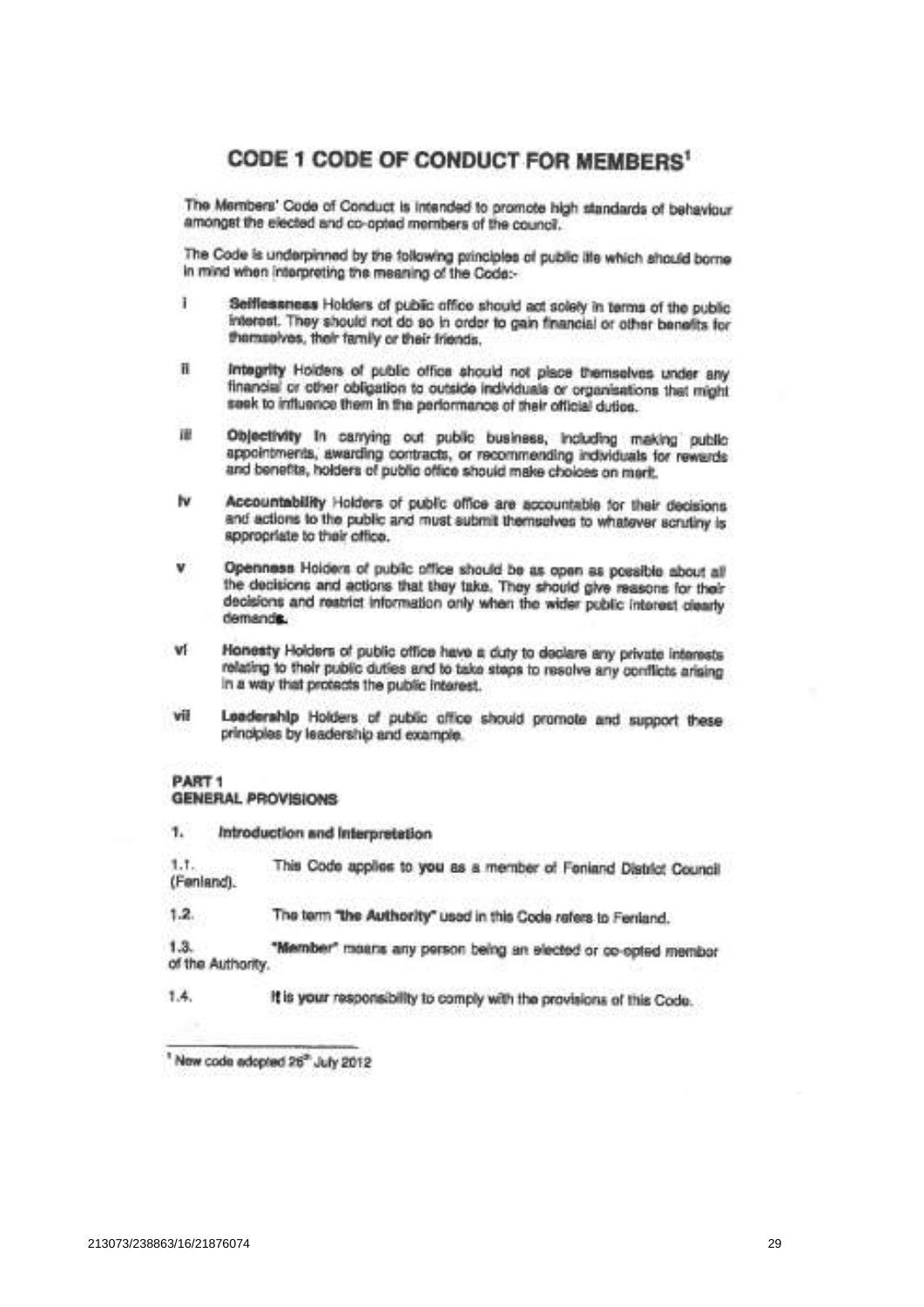1.5. In this Code -

"Meeting" means any meeting of:-

- a) The Authority:
- ы Any meetings with the Council's officers;
- Any of the Authority's Committees, sub-committees, joint committees, ci joint sub-committees, or area committees;
- d) Any site visits to do the business of the Authority;

o) Any of the Authority's advisory groups and, working parties and panels.

- In this Code "relevant authority" has the meaning given to it by  $1.6.$ section 27(6) of the Localism Act 2011.
- $2.$ Scope
	- You must comply with this Code whenever you act, claim to act or 2.1. give the impression you are acting in your official capacity as a Member of the Authority.
- $22$ Where you act as a representative of the Authority:
	- on another relevant authority, you must, when acting for that other  $(a)$ authority, comply with that other authority's code of conduct; or
	- $(b)$ on any other body, you must, when acting for that other body, comply with your authority's code of conduct, except and insofar as it conflicts with any other lawful obligations to which that other body may be subject.

#### $3.$ General obligations

- $3.1.$ You must treat others with respect.
- $3.2.$ You must not:-

 $(a)$ do anything, which may cause the Authority to breach UK equalities legislation.

- bully any person.  $(b)$
- intimidate or attempt to intimidate any person who is or is likely to be:- $(c)$  $^{(0)}$ a complainant.
	- an a witness, or

(iii) involved in the administration of any investigation or proceedings.

in relation to an allegation that a Member (including yourself) has failed to comply with his or her authority's code of conduct.

do anything, which compromises or is likely to compromise the  $(d)$ impartiality of those who work for, or on behalf of, the Authority.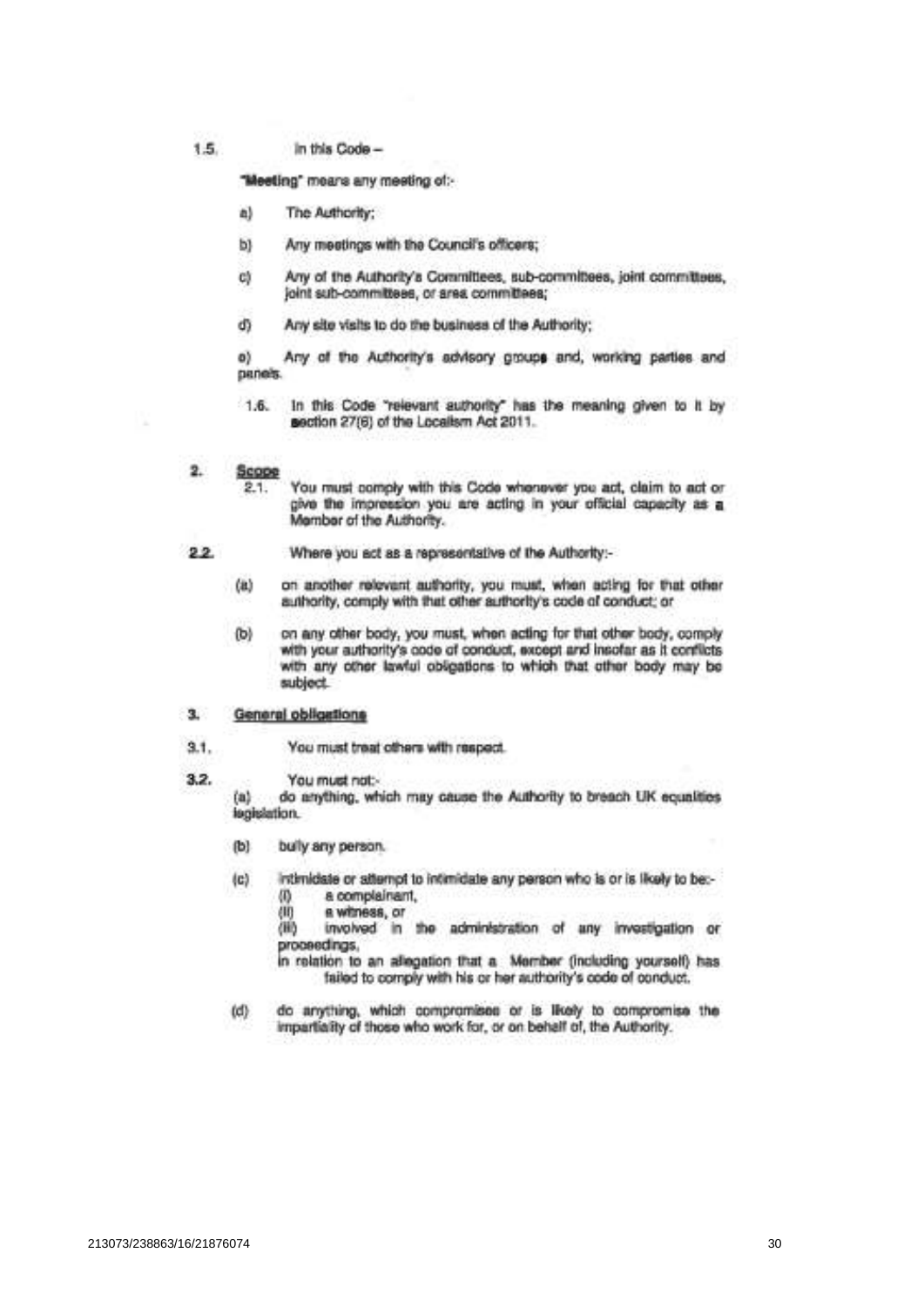- $(e)$ conduct yourself in a manner, which could reasonably be regarded as bringing your office or authority into disrepute.
- $4.$ You must not:
	- disclose information given to you in confidence by anyone, or  $4.1.$ information acquired by you which you believe, or ought reasonably to be aware, is of a confidential nature, axpept where:-
	- you have the consent of a person authorised to give it:  $(a)$
	- $(b)$ you are required by law to do so:
	- the disclosure is made to a third party for the purpose of obtaining  $(c)$ professional advice provided that the third party agrees not to disclose the information to any other person; or
	- (d) the disclosure is:-
		- $\omega$ reasonable and in the public interest; and
		- made in good faith and in compilance with the reasonable m requirements of the authority.
	- prevent another person from gaining access to information to which  $4.2.$ that person is ontitled by law.
- 5. You must not:-
	- $5.1.$ use or attempt to use your position as a member improperly to confar on, or secure for yourself or any other person, an advantage or disadvantage.
- You must:â.
	- when using or authorising the use by others of the resources of the  $6.1.$ Authority:-
	- $(a)$ act in accordance with your Authority's reasonable requirements;
	- ensure that such resources are not used improperly for political 间 purposes (including party political purposes); and
	- $6.2.$ have regard to any Local Authority Code of Publicity made under the Local Government Act 1986.

PART<sub>2</sub> **INTERESTS**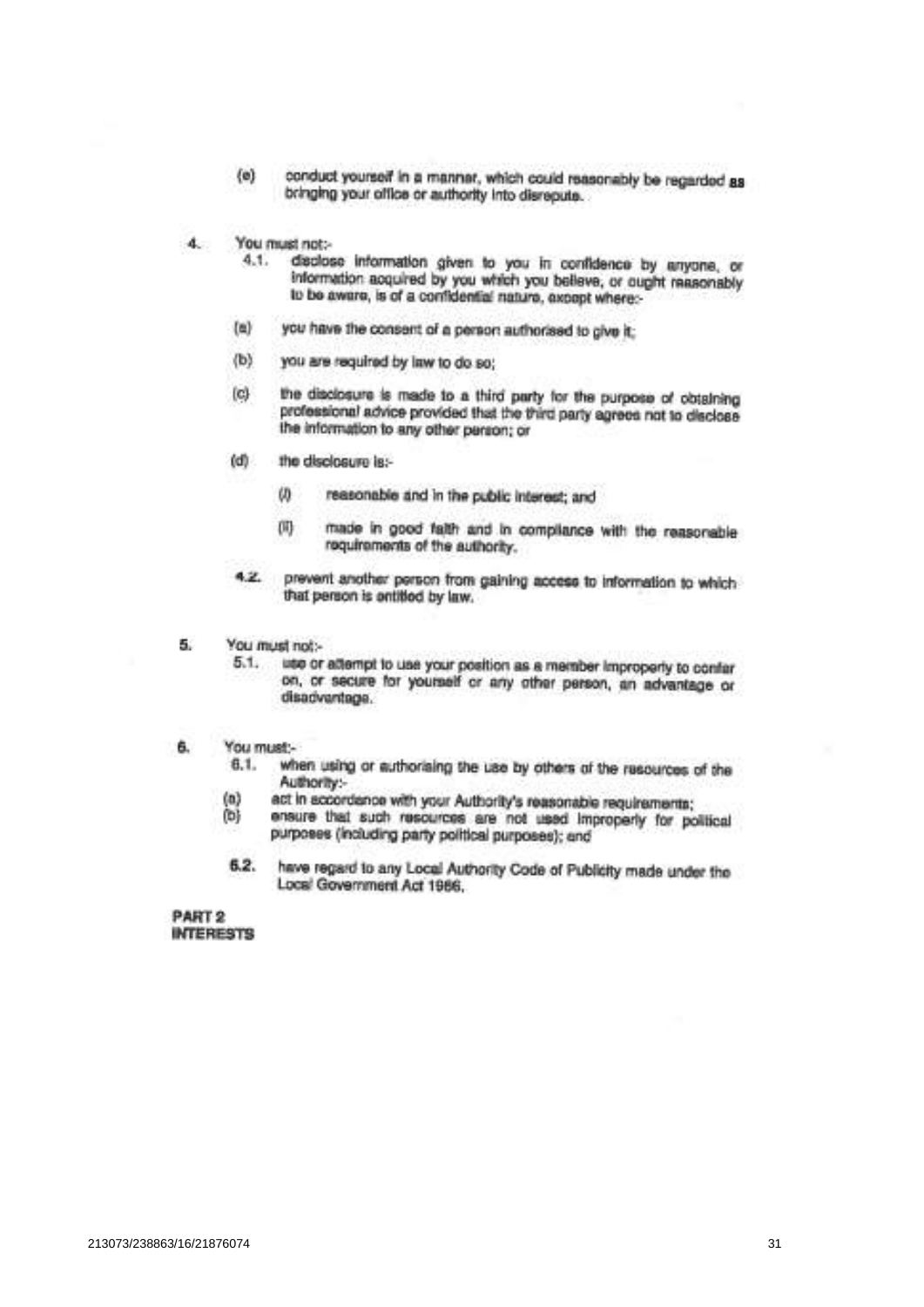#### $\tau$ **Disclosable Pecuniary Interests**

- Breaches of the rules relating to Disclosable Pecuniary Interests may  $7.1.$ lead to criminal sanctions.
- You have a Disclosable Pecuniary Interest If it is of a description  $7.2.$ specified in Regulations made by the Secretary of State (Appendix A) and ofther:
	- It is an interest of yours, or
- (b) it is an interest of:

 $(a)$ 

- (i) your spouse or civil partner,
- a person with whom you are ilving as husband and wife, or  $(ii)$
- òŵ a person with whom you are living as if you were civil partners,

and you are aware that that other person has the interest.

#### Reglatration of Disclosable Pecuniary Interests a.

- $8.1.$ Subject to paragraph 12 (senaltive interests), you must, within 28 days of:
- this Code being adopted or applied by the Authority; or  $(n)$
- $(b)$ your election or appointment (where that is later).
	- notify the Authority's Monitoring Officer in writing of any Disclosable Pecuniary Interests you have at that time.
- Subject to paragraph 12 (sensitive interests), you must, within 28  $8.2.$ days of becoming aware of any new Disclosable Pecuniary Interest or any change to any such interest, notify the Authority's Monitoring Officer in writing of that new Disclosable Pecuniary Interest or change.

#### Disclosable Pecuniary Interests in matters considered at meetings 9.

- If you attend a meeting and have and are aware that you have a  $9.1.$ Disclosable Pecuniary Interest in any matter to be considered, or being considered, at that meeting, -
- 煳 you must disclose to the meeting the fact that you have a Disclosable Pecuniary Interest in that matter. If you have not already done so, you must notify the Authority's Monitoring Officer of the Interest before the end of 28 days beginning with the date of the disclosure, and
- whether the interest is registered or not you must not unless you (b) have obtained a dispensation from the Authority's Monitoring Officer
	- participate, or participate further, in any discussion of the  $0<sup>3</sup>$ matter or vote at the meeting; or
	- œ remain in the meeting room whilst the matter is being debated or participate in any vote taken on the matter at the meeting.

Note: Council Procedure Rule 13 requires you to leave the room where the meeting is held while any discussion or voting takes place.

#### 10. Other Interests

10.1. In addition to the requirements of Paragraph 3, if you attend a meeting at which any item of business is to be considered and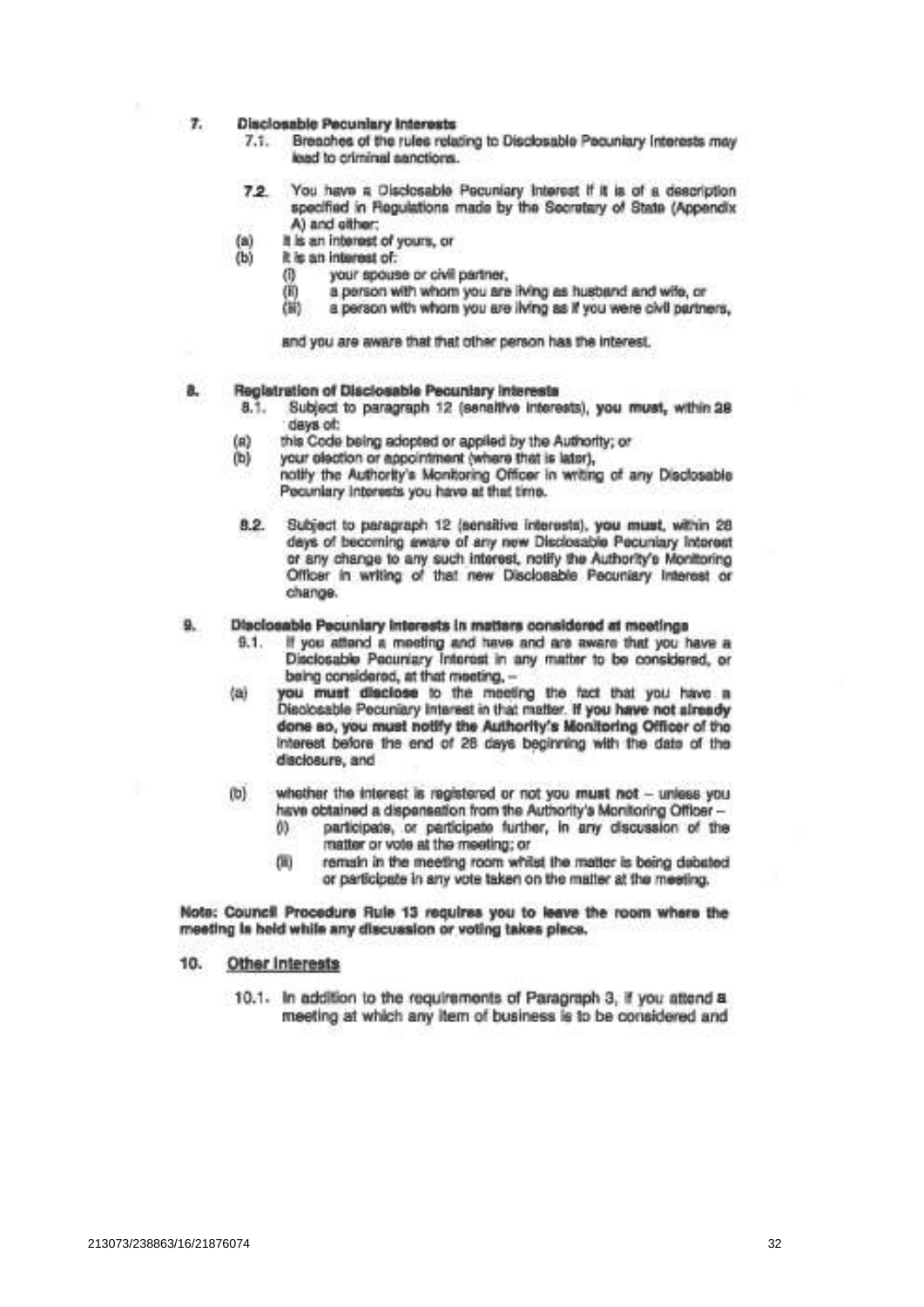you are aware that you have a "non-disclosable pecuniary interest or non-pecuniary interest" in that item, you must make verbal declaration of the existence and nature of that interest at or before the consideration of the Item of business or as scon as the interest becomes apparent

- 10.2. You have a "non-disclosable pecuniary interest or nonpecuniary interest" in an item of business of your authority where-
- a decision in relation to that business might reasonably be  $(a)$ regarded as affecting the well-being or financial standing of you or a member of your family or a person with whom you have a close association to a greater extent than it would affect the majority of the Council Tax payers, ratepayers or inhabitants of the ward or electoral area for which you have been elected or otherwise of the authority's administrative area, or
- It relates to or is likely to affect any of the interests listed in the  $\langle$ b) Table in the Appendix to this Code, but in respect of a member of your family (other than a "relevant person") or a person with whom **VOU** have a cipas association and that interest is not a disclosable pecuniary interest.

#### 12. Sensitive interests

Where you consider (and the Authority's Monitoring Officer agrees) that the  $12.1$ nature of a Disclosable Pecuniary or Personal Interest is such that disclosure of the details of the interest could lead to you or a person connected with you being subject to intimidation or violence, it is a "sensitive interest" for the purposes of the Code, and the details of the sensitive interest do not need to be disclosed to a meeting, although the fact that you have a sensitive interest must be disclosed, in accordance with paragraphs 8 9 and 10.

## Note: Register of interests

Interests under paragraph 8 will be notified to the Monitoring Officer on a form approved for the purpose by the Monitoring Officer and for this purpose will be deemed the "register of interests". A copy of the register will be available for public inspection and will be published on the authority's website.

#### $13 -$ **Gifts and Hospitality**

You must, within 28 days of receipt, notify the Monitorine Officer in writing of any offt.  $13.1$ benefit or hospitality with a value in axcess of £100 which you have accepted as a member from any person or body other than the authority.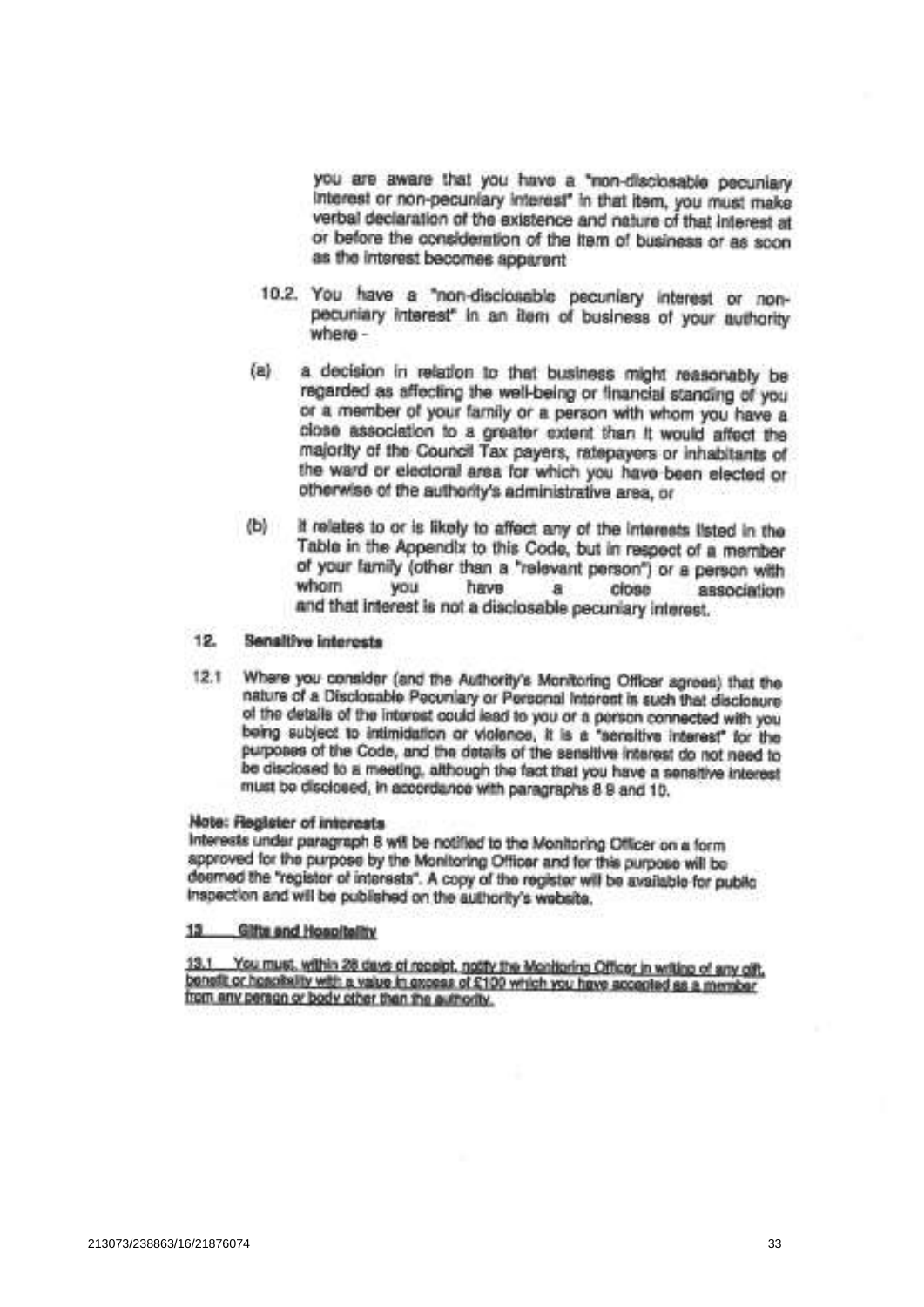## Appendix A

## **Disclosable Pecuniary Interests**

This note explains the requirements of the Localism Act 2011 (Ss 29-34) in relation to Disclosable Pecuniary Interests. These provisions are enforced by criminal sanction.<br>They come into force on 1 July 2012.

## 1 Notification of Disclosable Pecuniary Interests

| Disclosable Pecuniary Interest                       | description                                                                                                                                                                                                                                                                                                                                                                                    |  |
|------------------------------------------------------|------------------------------------------------------------------------------------------------------------------------------------------------------------------------------------------------------------------------------------------------------------------------------------------------------------------------------------------------------------------------------------------------|--|
| Employment, office, trade, profession or<br>voaation | Any employment, office, trade, profession or vocation<br>carried on for profit or gain.                                                                                                                                                                                                                                                                                                        |  |
| Sponsorship                                          | Any payment or provision of any other financial bonofit<br>(other than from the relevant authority) made or provided<br>within the relevant period in respect of any expenses<br>incurred by M in carrying out duties as a member, or<br>towards the election expenses of M.<br>This includes any payment or financial benefit from a<br>trade union within the meaning of the Trade Union and |  |
|                                                      | Labour Relations (Consolidation) Act 1992.                                                                                                                                                                                                                                                                                                                                                     |  |
| Contracts                                            | Any contract which is made between the relevant person<br>(or a body in which the relevant parson has a beneficial<br>interest) and the relevant authority-<br>(a) under which goods or services are to be provided or<br>works are to be executed; and                                                                                                                                        |  |
|                                                      | (b) which has not been fully discharged.                                                                                                                                                                                                                                                                                                                                                       |  |
| Land                                                 | Any beneficial interest in land, which is within the area of<br>the relevant authority.                                                                                                                                                                                                                                                                                                        |  |
| Licences                                             | Any licence (alone or jointly with others) to occupy land<br>in the area of the relevant authority for a month or longer.                                                                                                                                                                                                                                                                      |  |
| Corporate tenancies                                  | Any tenency where (to M's knowledge)-<br>(a) the landlord is the relevant authority; and<br>(b) the tenant is a body in which the relevant person has<br>s beneficial interest.                                                                                                                                                                                                                |  |
| Securities                                           | Any beneficial interest in securities of a body where-<br>(a) that body (to M's knowledge) has a place of business<br>or land in the area of the relevant authority; and<br>(b) either-<br>(i) the total nominal value of the securities exceeds<br>£25,000 or one hundredth of the total issued share<br>capital of that body; or                                                             |  |
|                                                      | (ii) if the share capital of that body is of more than one<br>class, the total nominal value of the shares of any one<br>class in which the relevant parson has a beneficial                                                                                                                                                                                                                   |  |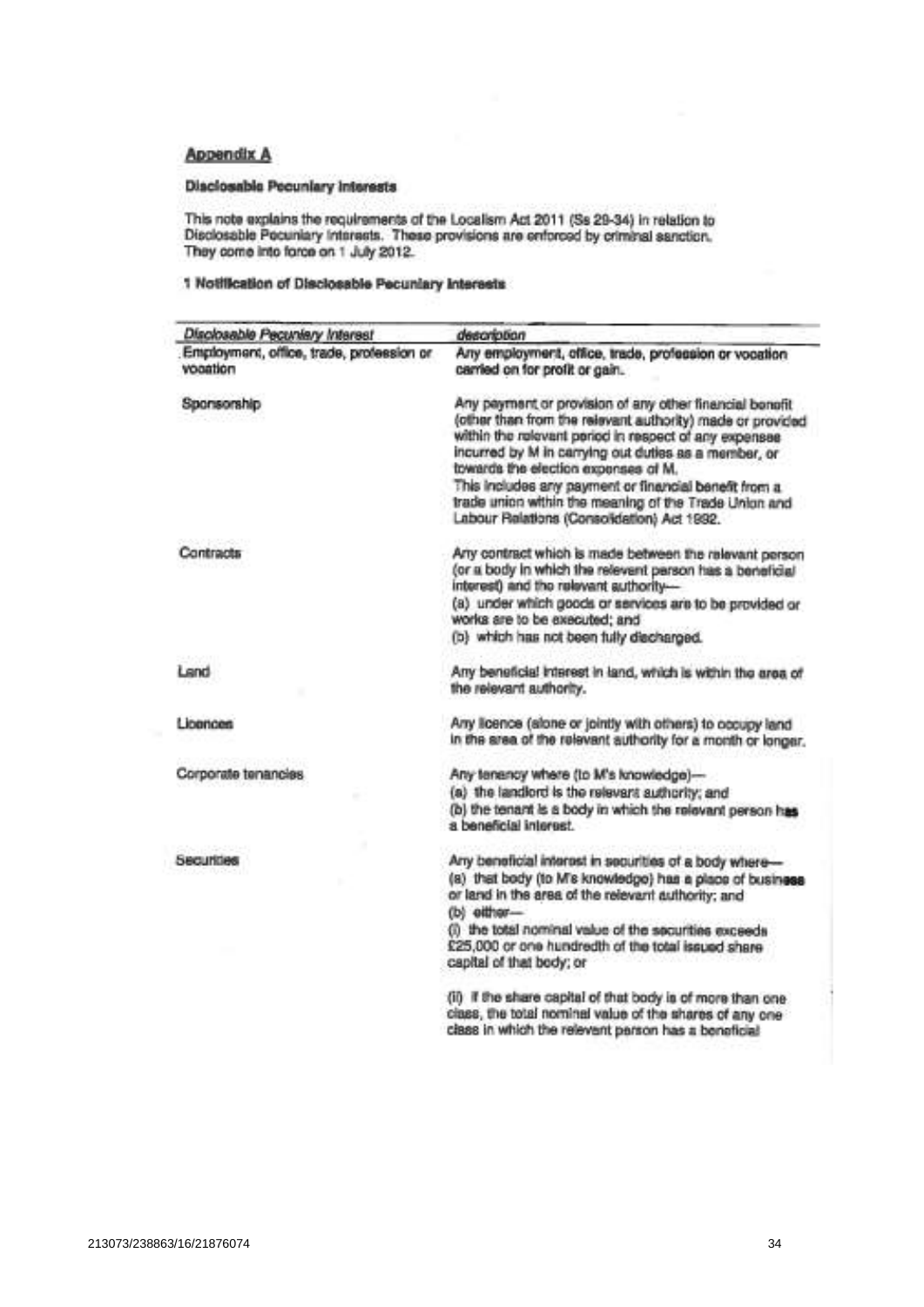These descriptions on interests are subject to the following definitions; "the Act" means the Localism Act 2011:

"body in which the relevant person has a beneficial interest" means a firm in which the relevant person is a partner or a body corporate of which the relevant person is a director, or in the securities of which the relevant person has a beneficial Internet:

"director" includes a member of the committee of management of an industrial and provident society:

"land" excludes an easement, servitude, interest or right in or over land, which does not carry with it a right for the relevant person (alone or jointly with another) to opcupy the land or to receive income;

"M" means a member of a relevant authority:

"Mamber" includes a co-opted mamber:

"ralevant authority" means the authority of which M is a member;

"relevant period" means the period of 12 months ending with the day on which M gives a notification for the purposes of section 30(1) or section 31(7), as the case may be, of the Act;

"relevant person" means M or any other person referred to in section 30(3)(b) of the Act:

"securities" means shares, debantures, debenture stock, loan stock, bonds, units of a collective investment scheme within the meaning of the Financial Services and Markets Act 2000 and other securities of any description, other than money deposited with a building society.

## **Offences**

It is a criminal offence to

- Fall to notify the Monitoring Officer of any Disclosable Pecuniary Interest within 28 days of election
- Fail to disclose a Disclosable Pecuniary Interest at a moeting if it is not on the register
- Fall to notify the Monitoring Officer within 28 days of a Disclosable Pecuniary ۰ Interest that is not on the register that you have disclosed to a meeting
- Participate in any discussion or vote on a matter in which you have a Disclosable Pacuniary Interest (without a dispensation)
- Knowingly or recklessly providing information that is false or misleading in notifying the Monitoring Officer of a Disclosable Pecuniary Interset or in disclosing such interest to a meeting

The criminal penalties available to a court are to impose a fine not exceeding level 5 on the standard scale and disqualification from being a Councillor for up to 5 years.